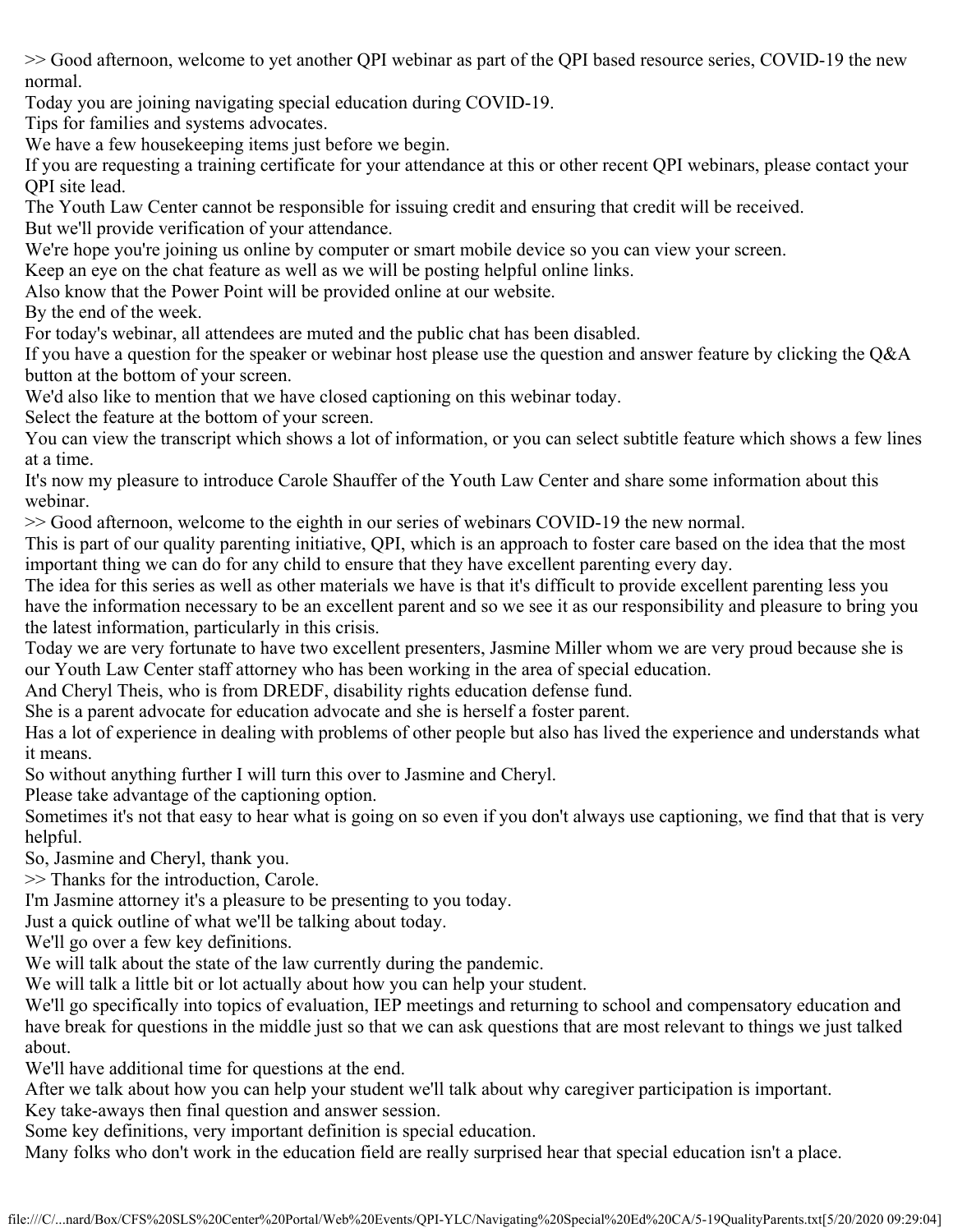Many of us when we went to school, special education was a place, maybe it was a separate classroom or separate school.

But over the past 20-30 years our education system has made great strides towards offer inclusive offerings for children with disability.

Now special education is really more of a mix and match situation.

You might have students who are in a separate classroom for some part of the day, and in general education for part of the day.

So, with that in mind the definition of special education is, specialized instruction, supports, services, and accommodations that are provided to eligible students with disabilities in the least restrictive setting delivered through an IEP.

Or individualized education plan.

Next up is disability.

Disability isn't just one thing or even just two things.

There are 13 different eligibility categories under the special education law and each of those categories can encompass a lot of different kinds much needs.

Some of the things that are included would be learning disabilities, visual or hearing impairments, mental health needs, developmental disabilities and of course there are others.

Part of the reason that it's so important that special education be individualized is that there are so many different kinds of disabilities.

So, old idea that you would just put every child who has some sort of disability into one room together and that would work out really well is obviously wrong.

Because of the fact that there are so many different kinds of needs that students might have.

Next up is parent.

Special education law talks a lot about parents, but what they mean by that word is, the person who holds education rights for a child.

Or the person who is authorized to make education decisions for a child.

That is called the education rights holder.

That could be a biological parent, it could be a foster parent, guardian, or someone appointed by the court.

Whoever that person is, they must be involved in the special education process.

They sign documents and give consent for services.

If you're not sure who your student's education rights holder is you can ask the case worker, also check out the Faq sheet of the Lincoln the screen.

Going to be able over in the chat box.

As well.

That has a fact sheet that gives information a bout education right holders.

Last term is school district.

The school district is the local agency that is legally responsible for your student's education.

Depending on where your student goes to school this might not be what you think of as a school district.

It could include a charter school, it could include a nonpublic school which are special education schools that districts pay to send students to.

It could be a school that is run by a county office of education, for instance, a court school or alternative school. As a note, students who are in group homes are usually in a nonpublic school setting or in county office of education

school.

We just wanted to mention this, because some people aren't aware that charter schools or court schools are different types of schools that we think of as traditional public schools are required to provide special education services. We're almost done with definitions.

On the slide we're talking about the individualized education plan.

The IEP or individualized education plan is main special education tool, the centerpiece of special education services. It's a legal agreement between the school and the parent, which is developed as a team.

It's not something that the school just comings up with and offers to a parent.

Even though sometimes that is what it feels like.

What IEP is supposed to outline how education will be individualized for students who have a disability.

This will include a educational goal as well as services to achieve the goals.

Next is the 504 plan.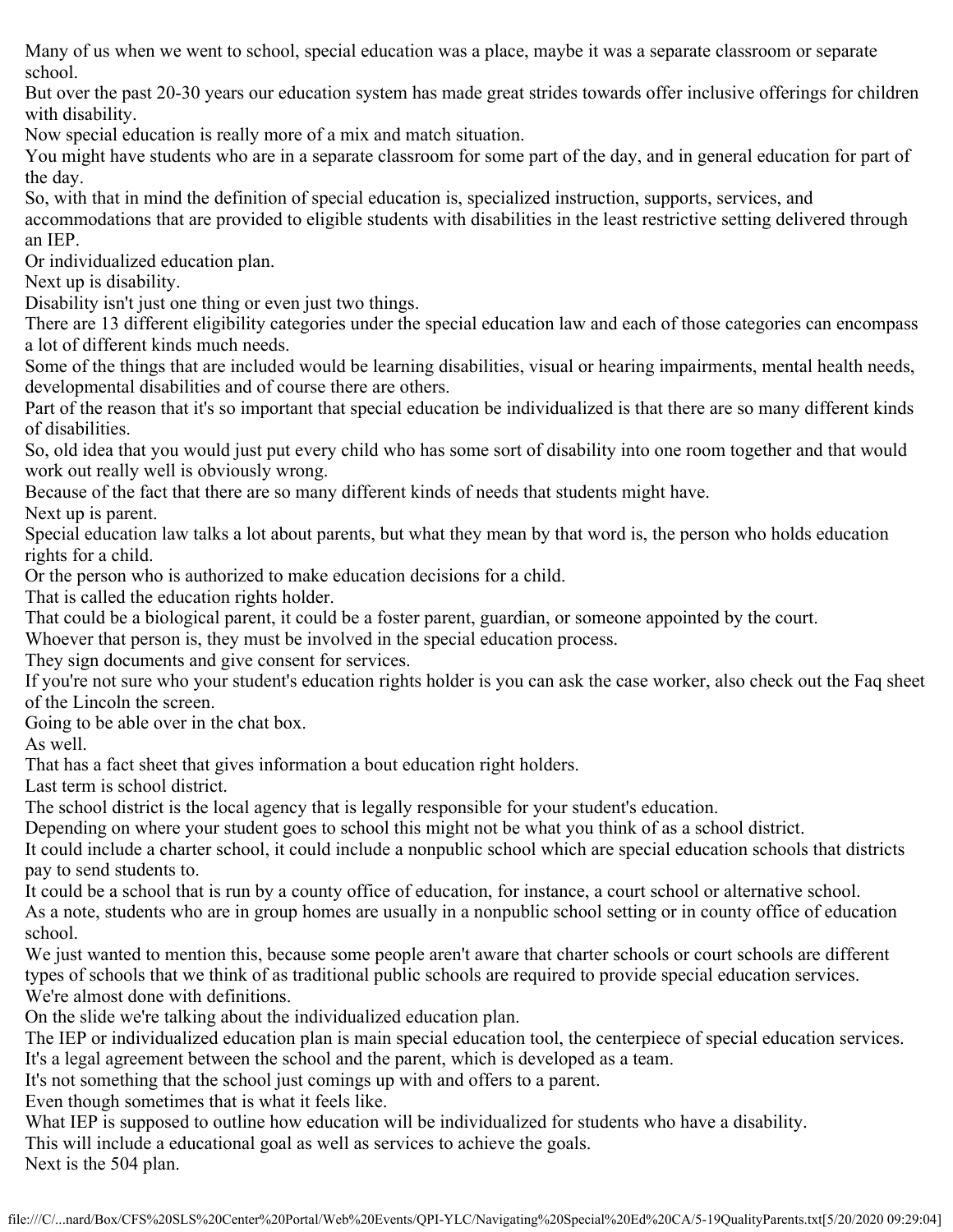We wanted to mention that some students with disabilities have a 504 instead of IEP.

The main thing that you need to know is that that 504 plan is also a legal document.

It has protections.

The OE  $\{$  is the highest level of support and services, the 504 also provides supports and services but not as much. A student might have a 504 plan and if it doesn't work might move up to an IEP.

Another common reason that someone might have a 504 plan but not an IEP would be if they have a disability that impacts daily life but doesn't specifically impact performance.

That might be something like if you have a particular kind of medical condition or a wheelchair user you might need plans to make sure that you can access your environment, to make sure you can go on field trips and things like that. But the way that you're being taught doesn't need to be modified because you are using a wheelchair.

Then we have distance and contingency learning plan.

We'll talk more about this later.

But it's a temporary plan to support student learning during the COVID-19 emergency.

It could be part of an IEP or it could be something that the school district does more informally.

At the bottom you'll notice that we mention if you're unsure, if your student has IEP or 504 plan or if you need help understand can what it does.

You can find your local parent training and information center at that link.

Those people will be able to give you a little bit more information and help you navigate the document that you have or figure out how to get the documents that you don't currently have.

What does the law say about special education.

It says a lot, but for today focus on these four points.

Just so you know the individuals with disabilities education act or the IDEA is the federal law that governs special education.

So the four points that we're going to focus on are that students with disabilities are entitled to a free and appropriate public education, also referred to as FAPE.

If you go to an IEP meeting you might hear a lot of people talking about FAPE.

Just as note educators and lawyers both love acronyms, when people use terms that you're not familiar with, it's totally fine to ask for clarification.

Especially with special education people are always throwing around IEP, 504, FAPE.

Next, schools are responsible for identifying and evaluating students with disabilities who live in their district.

Public schools are also responsible for providing services to children to help them meet their educational goals.

And parents are education rights holders must be involved in decision making.

I want to note here that even if you are not a student education rights holder you can be involved in an IEP meeting. Oftentimes students will invite both their parent maybe their grandma or someone else who is in their life who offers a lot of support or who lives in the home with them.

Education rights holder can bring people with them basically whoever they want can come with them to the IEP meeting.

Foster parents could attend, child welfare case worker could come, sometimes student's attorney might attend an IEP meeting, just know that you can -- it can be broader than just having the person who is education rights holder, it's a team.

You're entitled to invite who you think is important to be part of that team for your students.

At the bottom here we're noting that regional centers in California are responsible for providing services to children who are aged 0-3.

Students with disabilities age 0-3 get services through regional centers.

Schools are responsible from age 3 to graduation or until age 22.

If you have a student with a disability around high school, a lot of times you'll start having conversations about whether or not that student needs to stay in the school environment past when they would typically graduate.

Just so you no know depending on your student's needs there may be services available after they leave high school environment.

Colleges often learning supports for students with learning disabilities.

There are county mental health, regional center provide support to certain kinds of developmental disabilities. Again if you have a youth who is 16 or older their IEP is required to include a discussion of transition to life after high school.

So often there's a person called a transition specialist who can help you navigate all of that.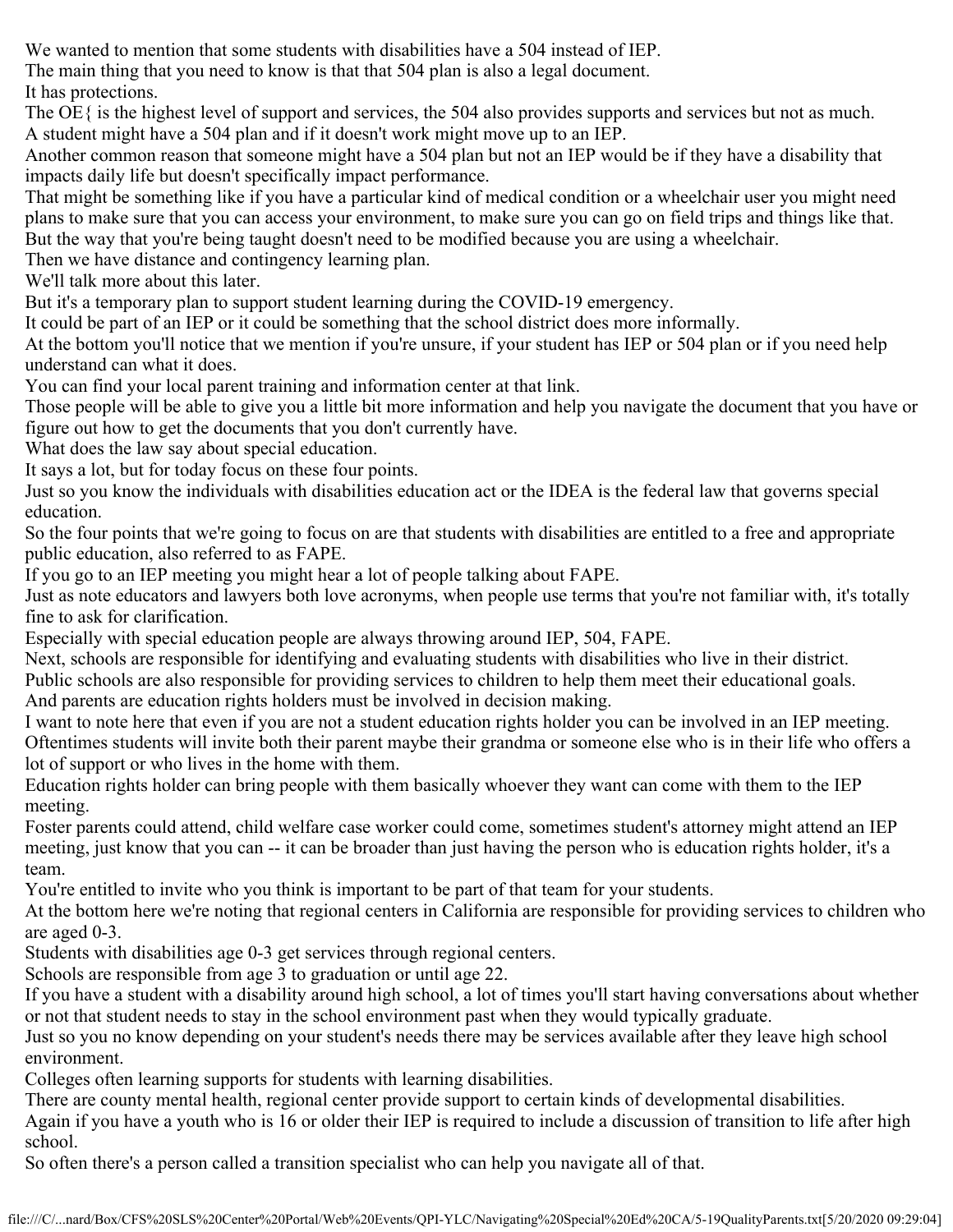It can can complicated.

Remember that foster is eligible for support.

Coordinate between child welfare and the school to make sure the student is getting everything to transition into adult life.

What does the law say about special education right now?

The legal position here is actually not that complicated for once.

Schools are still responsible for providing students with appropriate public education.

Still responsible for identifying and students and responsible for involving education rights holders in decision making. But, schools can do these things differently than they did before.

That might include video conferencing, shift to distance learning which I'm sure all of you are aware of.

Using things like electronic signatures instead of signing things on paper.

But there's still fundamentally responsible for providing services.

If you have a school district that is telling you, we don't have to give any special education services right now because of distance learning, that is wrong.

That is not correct.

That's not what the law says.

There have been just a couple of changes in the special education law so far.

So in California, they passed SB 117.

That was an emergency measure that included a lot of different kinds of things to help support schools as they transition to distance learning.

The change there is that the law used to say that schools had to respond to requests for evaluation in 15 days and records request in five days.

Now there aren't so specific deadlines.

The law still says that schools are supposed to respond to these requests expeditiously or basically quickly and they're supposed fob responsive, supposed to be communicating about it.

We're in a little bit of a grey area where they are still required to respond to these requests.

But it's not clear how fast they have to do it.

They're given a little bit of wiggle room there.

The other thing that's happened hasn't actually happened yet.

It's a proposed change to the IDEA which is that federal law that we were talking about earlier.

Secretary DeVos made a recommendation that we might consider extending timeline for early intervention services. That is that 0-3 age group.

If that change goes through a toddler's IDEA part B evaluation could be delayed past their third birthday and they could continue to receive early intervention services until the evaluation is able to be completed.

This hasn't yet been approved by congress.

We don't have a ton of information about how that is going to play out.

The big picture thing is that whether or not this is good for your student may depend on the quality of services they are receiving currently.

So if you have a student who is in that age group who is receiving services and all going really well, this change is probably going to be good for you because it means that you don't have to change anything, things just continue the way they were.

If you are not really receiving services and you're supposed to, you're having issues with it then you might want to go ahead and ask for that evaluation so that you can get services from the school district instead of the regional center. But again this hasn't actually gone into affect yet.

Something to keep an eye out for.

There will be information about it when it comes up probably on California department of Ed website. Just keep your eyes peeled.

There may be some further changes that happen with the IDEA, we don't know.

It's happened on federal level as people are passing different relief packages.

These are the only things that have changed.

I'll pass over to Cheryl.

>> Thank you, Jasmine.

So we're giving you lots of information and we want to remind you we're going to take your questions so don't panic. Information is power.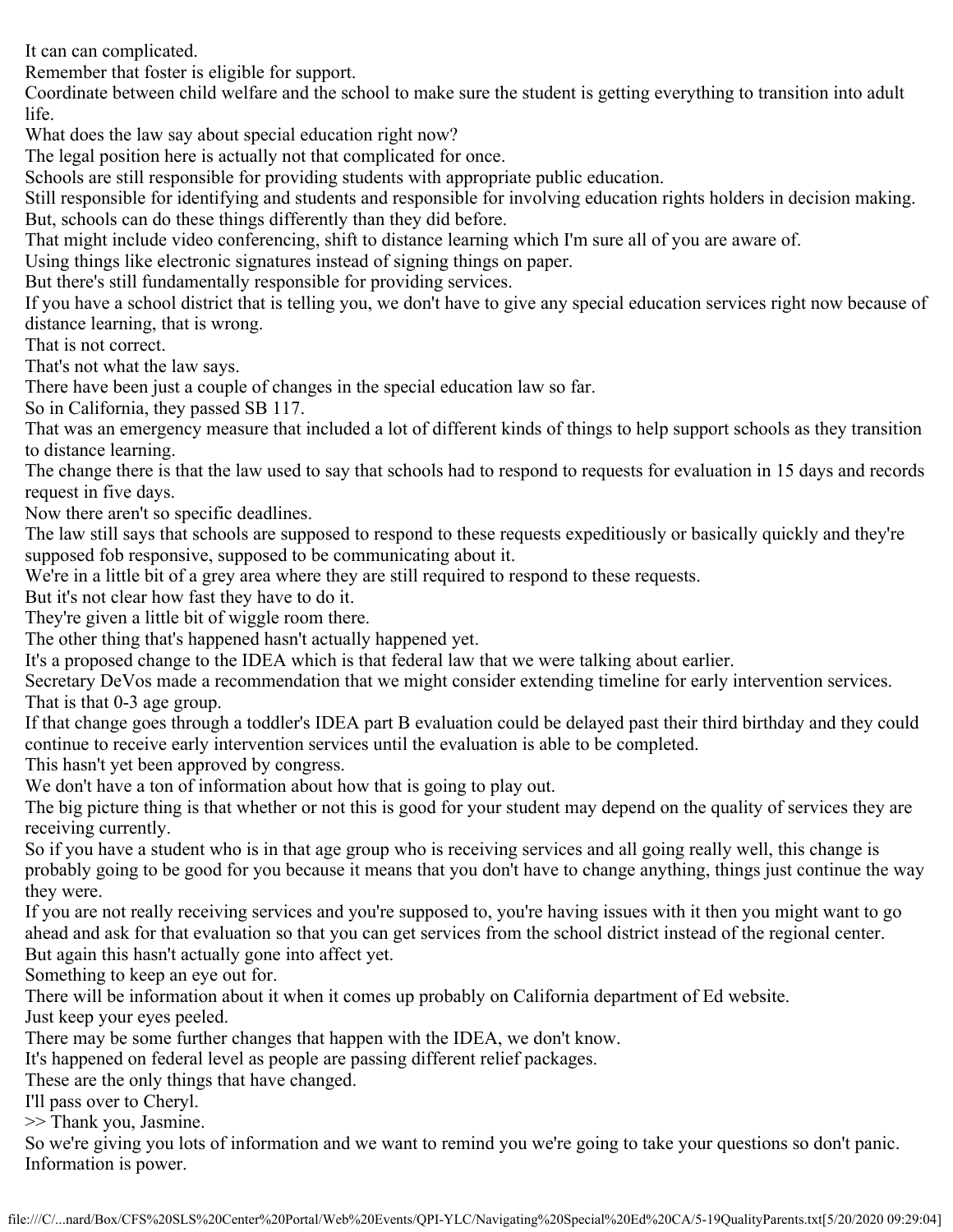Just learning some of these acronyms and understanding the broad landscape of how special education works is going to benefit you and your child so much.

I just want to remind you of a few points that I want to you keep in mind as we go through this.

The first is that everything we're talking about today relates to disability rights as civil rights.

And education rights as civil rights.

We use this word equity, which is basically says are all students receiving equal access to education right now.

What we can't have school saying all of our schools in honors English class who don't need accommodations and supports because of disability we can serve them, that's fine.

They can log in to Zoom and use it.

So, gee, these other students who needs assistive communication device, they can't do it right now because we can't figure it out.

Equity means that we have access to anyone, we have access to everyone.

The second thing I want to remind you of, I know as former foster parent and kinship care provider that this is so, so true is that every family is different.

One size fits all doesn't work.

I'm talking to families all the time in my work right now and some of them are saying go well, distance learning is disaster my child can't log in, they don't hatch the attention span, equipment, it's a mess.

Others are saying this is the best thing ever for my child.

They're really benefitting from this.

In fact might be good strategy for them long term.

So whether it's how many children you have at home, how much equipment you have, other things we'll discuss just remember that one size doesn't fit all.

And your job as the parent here, we say parent, again we're saying the person who is the caregiver and has education rights, your job is to pass on these concerns to the school district so that whatever services are provided are still individualized.

Because as Jasmine said, that still legal requirement that they be individualized.

To the unique needs of the child.

Then we wanted to remind you, too, first of all thank you all, because as busy as you are, you've taken the time in the middle of the day to attend this presentation.

And that already tells us so much about how much you care about the work you are doing and what a difference it makes.

We just wanted to remind you those of you, too, who are professionals, that these are very vulnerable populations of kids.

There's already some special protections depending on the state you're in.

Also at the federal level for children with disabilities in terms much education.

But during this emergency we want to make sure that these children who have this double vulnerability in terms of having both a disability and outcome for children with disabilities unfortunately are still the lowest of any other group. And children in foster care who we know struggle educationally in part because of things they can't control like being moved constantly, or having been through difficult early experiences and losses and so on.

That those students get what they need.

We just wanted to remind you of that as we move forward.

Some other things to think about as we go ahead, go to the next slide, please.

Is to think about ways to help your student.

I think Jasmine you were going to cover this slide, right?

Why don't you take it from here.

>> Great.

Just some three big points before we get into all of the nitty-gritty.

First thing is that you really want to be asking questions.

You want to talk to teachers and providers that are the front line people who are interacting with your student.

You want to ask how things are going, ask if you're having minor scheduling issues you want to shift something by 30 minutes.

If you want positive to make sure they're sharing with the right e-mail address to keep track of what your youth is doing for school.

Those are all things you should absolutely be communicating with teachers and providers about.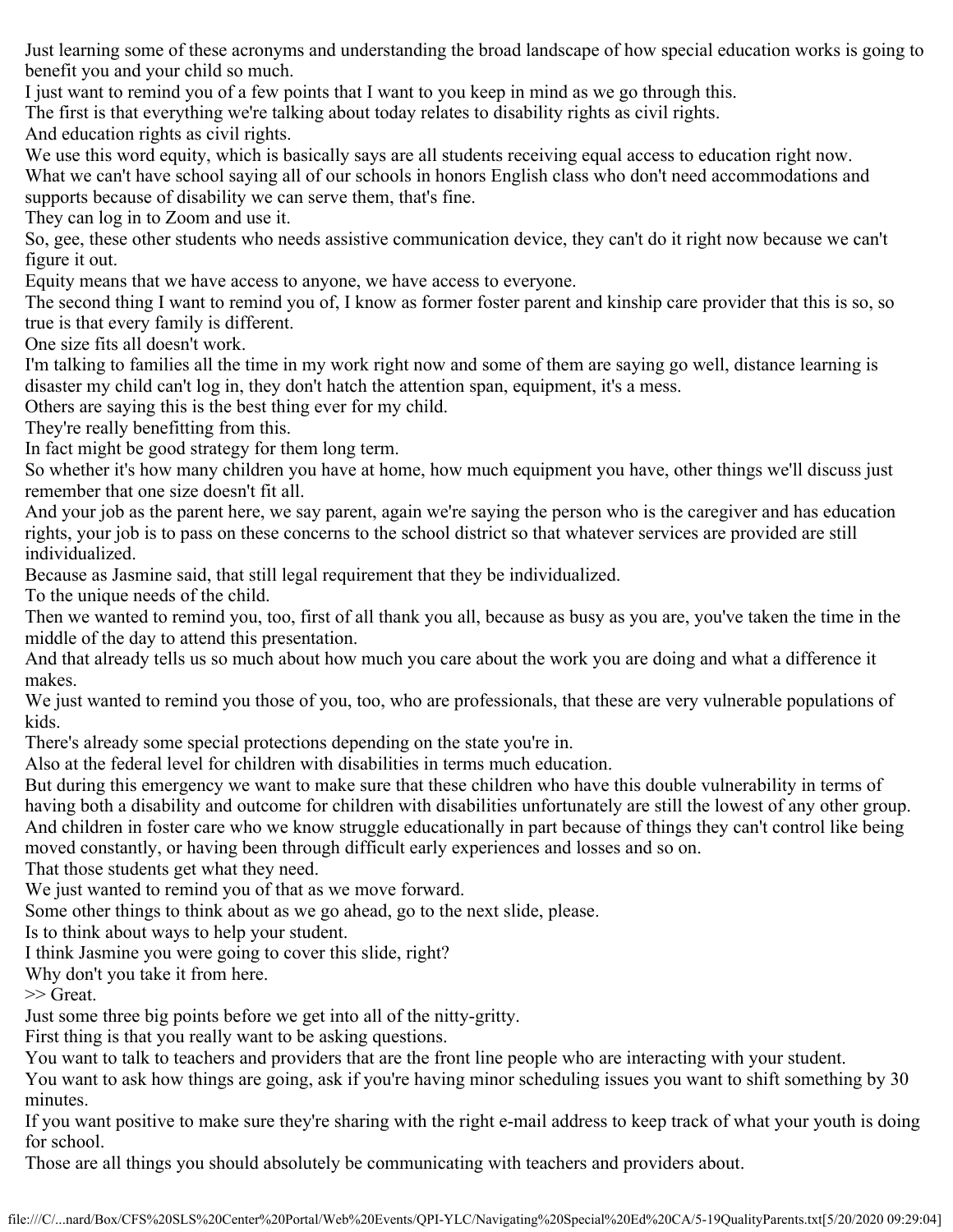Teachers want to hear from you right now.

One of the biggest challenges that I've heard from a lot of teachers that I know is that they're really having a hard time staying in coin tact with their students and families.

They are worried particularly for the students and families that they know are most vulnerable because they want to be there and want to be helping.

Don't feel like you're taking up too much time if you're just reaching out to say, hey, how are things going and checking in with them.

They want that kind of communication at this time.

It's also important to talk to administrators, sometimes people are afraid to talk to administrators because they're worried that they're going around the teacher, that they're going to get them in trouble or something like that.

But the way to put special education system is set up makes it pretty hard for teachers to sort of go the extra mile for students or give support that they would like to give if there isn't a parent pushing for it with an administrator.

Small issues, you might not need to have administrator involved if you're just trying to figure out, I want to move by 15 minutes or something like that, no.

But if you are asking for materials, asking for tech access, if you need help with captioning, if you want extra speech software for your young person.

If you are asking for collaboration time with a teacher or provider or big modification to schedule, you should go ahead contact the administrator and teacher at the same time.

It's important to find your point person so you want to find that person who is authorized to make changes and authorized services for your young person.

Depending on what school district you're in that might be a different person.

That might be the head of the department of the school, that might be the principal might be the director of special education for the district.

If you're not sure, just go ahead contact the folks who are on the IEP team.

That will be listed -- list of people who come into your IEP meetings is going to be on your IEP document and you can go ahead and contact those people.

You can also just ask your teacher or your child's case manager to give you the contact info so you can start having those conversations together.

The other thing want to do is propose solutions.

Sometimes it can feel like, okay, the I'm just here to listen and do whatever it is they say is the right thing to do.

That is not really the case, especially not now.

Pandemic forcing people to be flexible.

Bureaucratic systems like schools sometimes have a hard time being flexible.

They may not be thinking about brainstorming creative solutions to problems.

No one has ever done this before.

No one has done widespread distance education.

No one has all the answers right now.

You are probably about as likely to have the answer as the people who are on the school side.

So your ideas are always helpful but they're especially helpful now.

You have valuable information to contribute.

You're the one who knows whether or not your student is having a hard time focusing on the computer, whether student can actually use the computer.

Whether your student is feeling stressed or anxious.

You also know things that are relevant to scheduling.

You know when you're available to meet with teachers.

You know how much time you're able to dedicate towards facilitating learning for your young person.

All this is very valuable info.

Nothing is normal.

There for anything is possible.

Last point just to focus on your student's individual needs.

Again individualization is a really big buzz word that we're taking about a lot in this presentation.

Don't focus on replicating everything about school at home.

Instead ask what does my student need to learn right now and how can my student meet their goals.

A lot of schools are freaking outright now, they're having to do things they're not used to doing.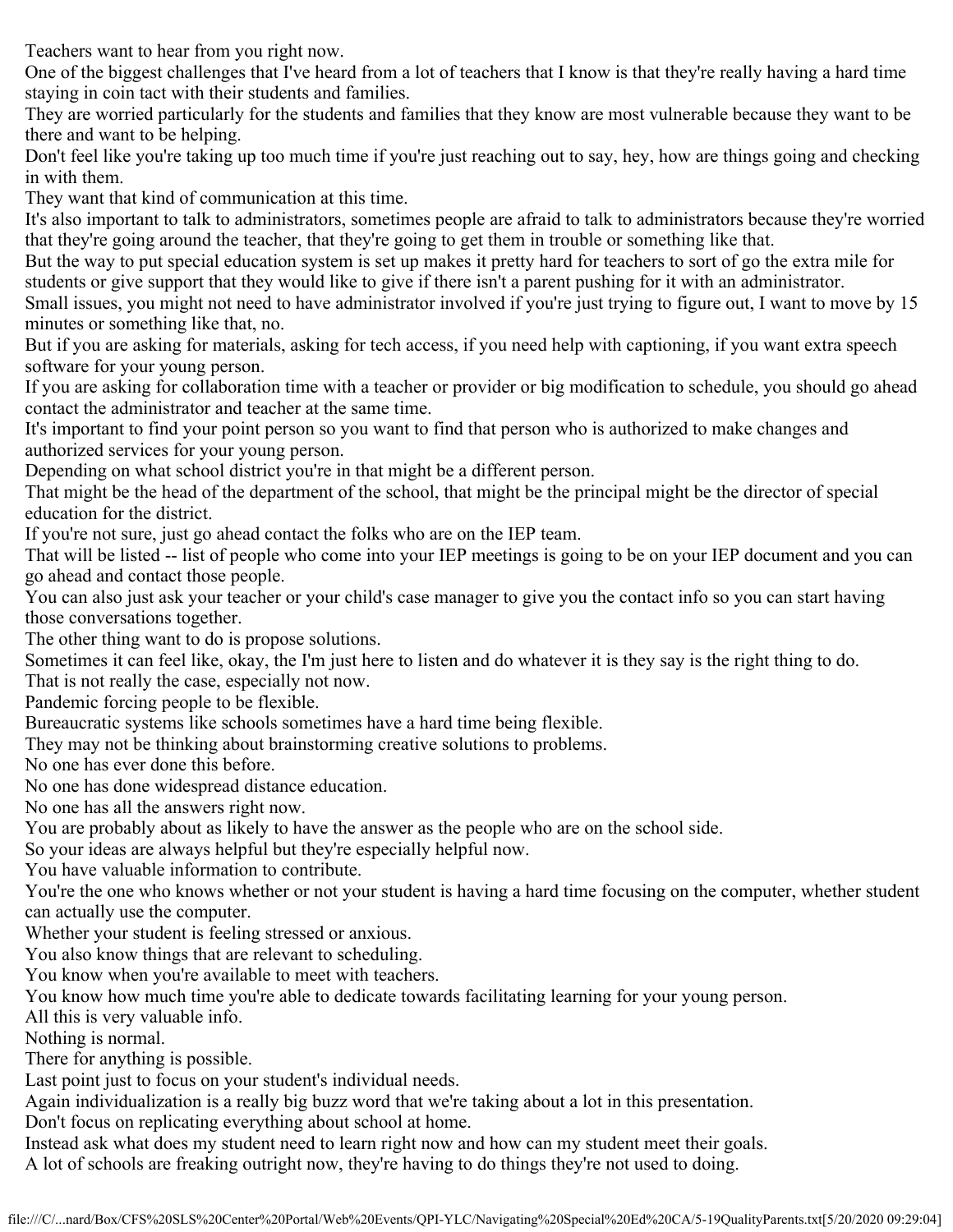You are also having to do things you're not used to doing.

Some schools are handling it better than others, some are overwhelmed.

If you approach is, your ask ask I want everything to be exactly the same as it was before they may shut down say, well nothing is.

We can't do anything.

If you go to the school you say my student is struggling with A, B and C.

How can we work together to support my student.

The school much less likely to feel overwhelmed.

School also can't avoid that question by just saying, well nothing is the same.

You're focusing the conversation on what is really important.

Lastly, remind your district that your student is a foster student.

Schools who have special responsibility to foster youth and it's a group that they have to track out pretty carefully. Just want to remind them.

It's also vulnerable population that administrators and teachers care about there can be some real consequences if they don't get the attention that they need.

>> I think we want to go back one, right?

So, when you think about how you're going to communicate what your child needs for school or what the barriers are, what problems you're having.

It's really important to remember that special education is a very bureaucratic, as Jasmine said, schools are bureaucracy, special education is even a greater bureaucracy in my experience.

Butting thing in writing really matters.

You might have a conversation about what I'm about to say with the teacher who says that's a great idea we should approach the special education director about it.

It's generally best to put that in writing because it documents it.

Also because the situation for our kids is changing a lot and it will follow them wherever they go if it's in writing. Where as if it was a conversation no one else may ever ever know you had that conversation.

Here are some things to think about as you're trying to get your child access to education every day.

Again we know this is a super challenging time.

First, what is your current access to Internet and technology and materials for learning.

Do you have what you need?

Does your student know how to use the materials and as Jasmine said it's not enough to just say, no worries, we signed you up for special Internet tool here is your chrome book, good luck with that.

If you have ever used it, I don't know about everybody else but I'm not exactly young any more.

And I don't always know the latest and greatest in technology and lot of the young really excited teachers and specialists will assume that I do.

I often have to say, excuse me, what does that mean.

How do I log in.

How do I do that?

If you need that help, ask for it.

Think about your student's ability to focus.

For example, one of the things that a really individualized for students is when they're most alert.

When they're most ready to learn.

We're trying to juggle the use of our teachers who are home with their children and related service providers like speech therapist and mental health clinicians, if it's not working for your student we might need to think about recording lessons and only you can report that information to the school.

Only you can say, your having this Zoom class at 8:00 a.m. it's not working for my child right now.

They can't sleep they're not able to focus.

The student's behavior, special medical needs, self regulation challenges.

When I say self regulation, ability to calm yourself down when you're upset to manage your frustration.

Maybe in their IEP before they had a lot of hands-on support, aide support, counseling, if your child may need something like that at home you may not know exactly what that would look like but you should say, I see that these challenges have increased or continue, they're impacting my child's participation in terms of how they can benefit from what you're offering I need help, can we collaborate.

Again think about your own work schedule and availability to help your students.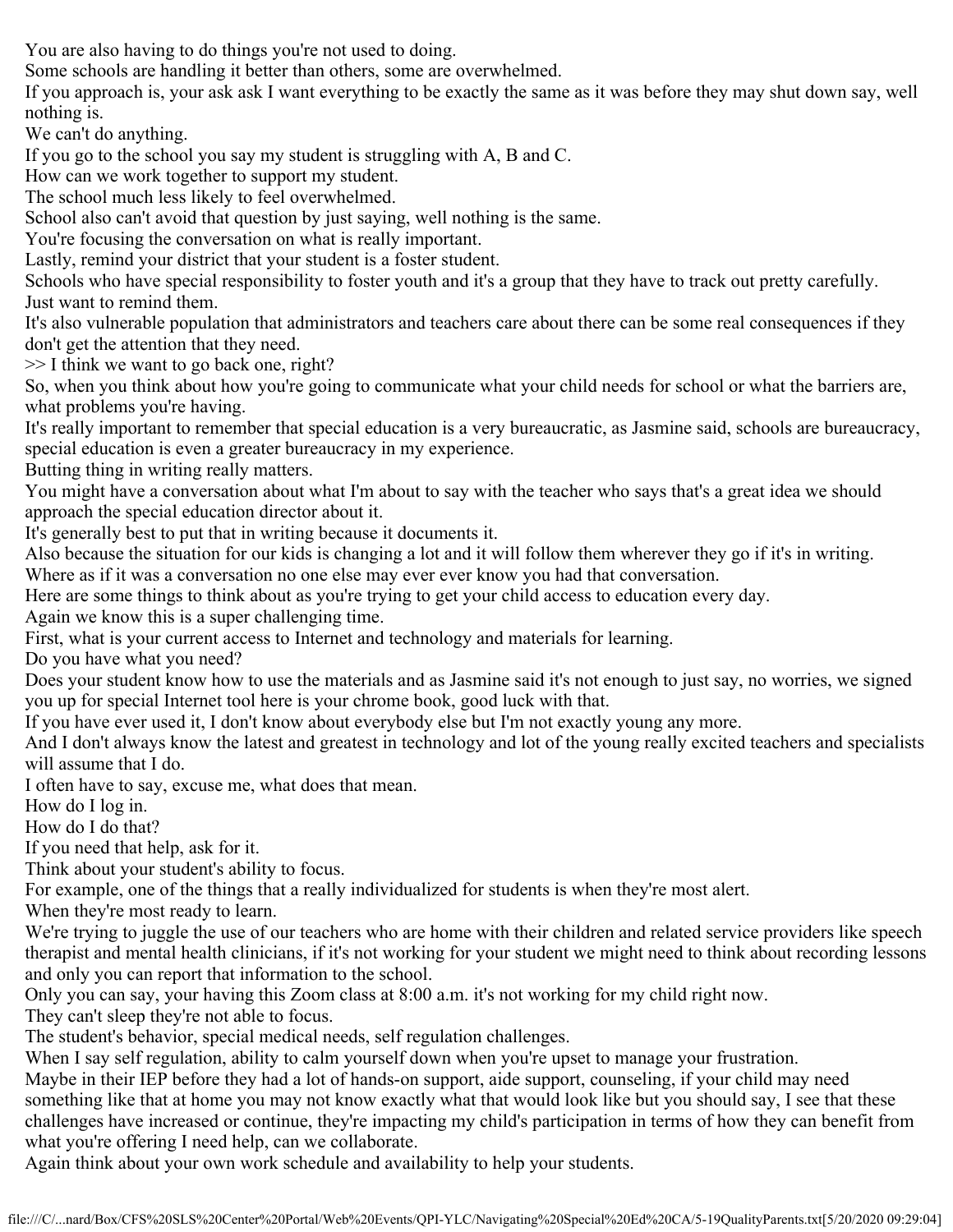Many have more than one at home pulling on us, talking, some of us have smaller physical spaces than others, we don't have distraction-free home office where we can just, I deliberately set my computer up where I work which is in my living room because I know that is what a lot of us are doing right now.

We're just trying to carve out a little corner somewhere where kids can work.

Then again what is your need for consultation and training in addition to your child Zooming in, if they used to have a special education class every day, where the teacher went over the lesson, we called it preloading or front loading information.

Here is what is going to be covered today, here are the terms that you need to know.

Maybe you need that now.

Don't be afraid to ask for it.

Then finally we don't want you to forget about taking care of yourself and your own needs.

If you need an interpreter at a meeting, if you need documents translated, if you have a disability that is impacting your ability to supervise and provide for the child, raise those concerns.

Again, we may not have all the answers, but if the question doesn't at least get put on the table, nobody is going to know that it's a problem.

Next slide.

Take it away, Jasmine, I think this is you.

>> Thank you.

Evaluation.

We're getting into again the nitty-gritty a little bit of specific kind of things that you can help your child sort of how this is working right now.

Like we said earlier, schools are still required to perform evaluations.

There are different kinds of evaluations.

There's an initial evaluation which would be if you're not sure if a child has a disability or you suspect they might you want to get them evaluated see if they're eligible for IEP.

There are also annual evaluations, once a child -- once child becomes eligible you might be doing smaller evaluations yearly.

Then also a triennial evaluation.

That is every three years a student is completely reevaluated like all of the tests are done in all of the domains.

Schools are still responsible for identifying students with disabilities who may need special education or other services for accommodations.

When you're asking for an evaluation you're not asking for a favor, you're asking them to do something that they are legally required to do.

One other thing I wanted to note here is that you can't assume that all students with disabilities or mental health needs or autism were properly identified when they were young.

It's not uncommon for an older youth who has been described as quote, unquote, difficult or, unmotivated to have undiagnosed disability.

So, if you are student who has undiagnosed disability that you are not getting support you need you may become lessen gauged in school either by -- maybe not doing work or maybe just not attending any more.

Leads to disciplinary consequences, once a child has been labeled as someone who acts out or misbehaves it can be difficult to get a school to look at the underlying cause.

So I just wanted to mention this because as we talked about earlier, many foster youth do move between schools recently between placements recently, if you notice something about your young person the way that they're learning in their attention span, in their behavior, emotional regulation you should not assume that in previous placements or previous schools that they were properly evaluated.

They may not have been evaluated and may have flown under the radar this whole time.

Don't hesitate to refer an older child for evaluation.

Schools do miss things sometimes.

>> Jasmine I'm just going to pop in add to that because it's such an important point that when you request evaluations, some times a school's response, well this child is so new to us that we want to give it some time.

When it comes to children in foster care, time is our enemy in many cases.

Not accepting no for an answer say, no, I think there's some reasons why this makes a lot of sense, this child moved through a lot of different placements in school.

We're not going to wait.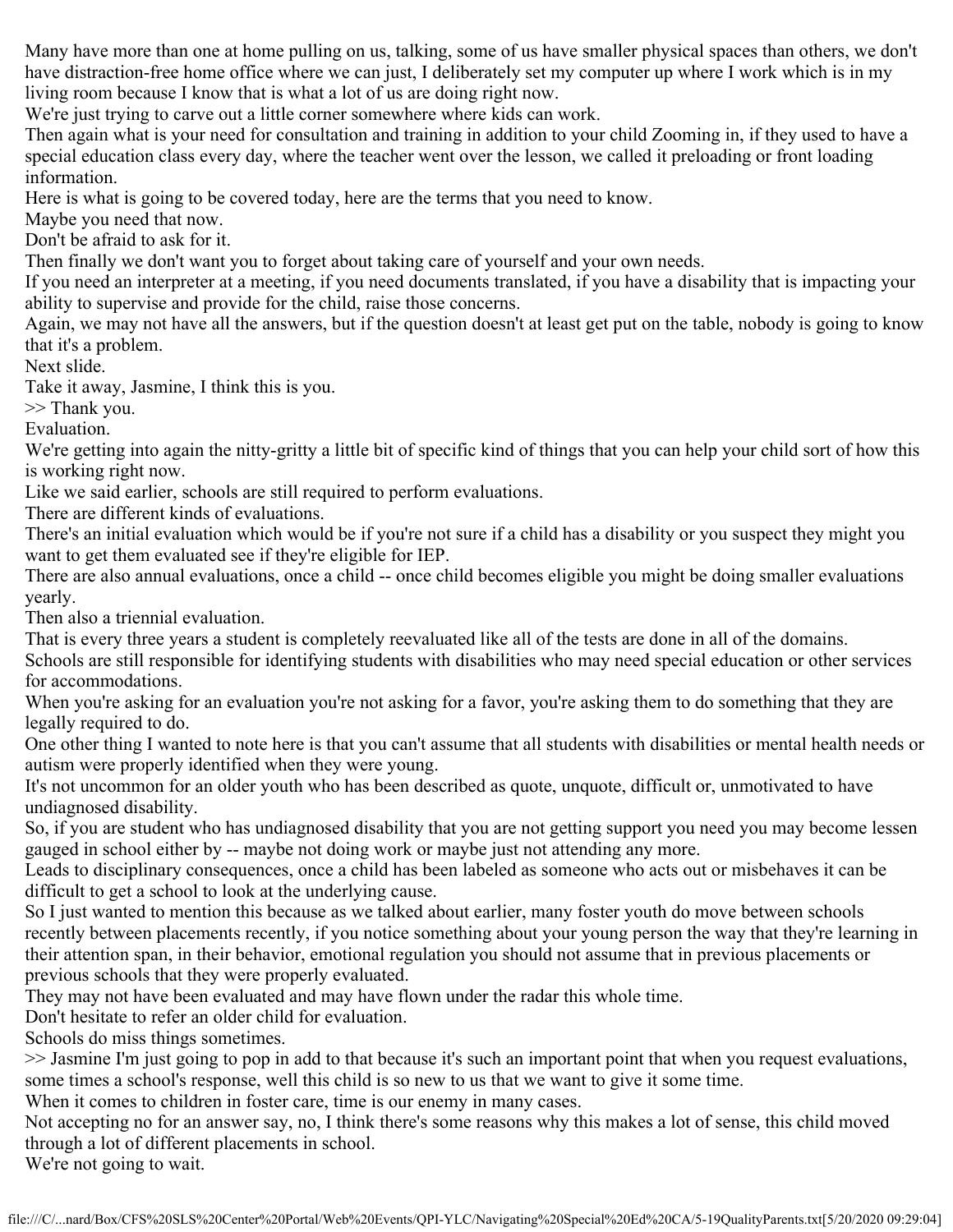It's important.

I'm sorry, can ahead.

>> As we mentioned before, relevant to just right now in California the timelines for brand new initial evaluations have changed.

However, if you had an evaluation that was already going on when the school closure happened, timeline is same for that.

They still have to keep going on that.

They still have to get it done within the 60 days from the parent consent.

Annual and triennial evaluations are still on the same schedule as they were before.

Just to note about those sorts ever evaluation, the exception would be if there are particular kinds of evaluations that can't be performed remotely.

Those can be postponed with parent agreement.

Just for knows of you who maybe haven't been through a whole IEP evaluation before, there are many different parts of an IEP evaluation.

Two different things depending on what basic facts the issue is for your student with learning.

Oftentimes it will include academics testing, behavior observation, mental health, occupational therapy which is things like a pencil grip or hand-eye coordination, balance.

Most of the stuff can be done remotely.

Really the only thing that I heard of is that very difficult to do remotely is you can't go in to a classroom and observe how a student interacts with the other students in that classroom, because we don't have classes.

But pretty much everything else can be done in some way, shape or form remotely.

So if you're not sure if part of an evaluation can be done remotely you want to be talking to the professional who is fully responsible for doing that part of the evaluation.

Because assistant principal or case manager or whoever may have their own opinion, they may think you can't do occupational therapy remotely because it requires them to be in the same room.

But occupational therapist might have a different opinion or different ideas how to do that.

One thing that's really important to remind schools even though some of the traditional timelines aren't in place any more, is that they really do need to be doing what they can remotely.

It actually for their benefit.

If they put off everything until when school starts again, they're going to be completely overwhelmed.

Because they're going to need to evaluate every student they would have evaluated over the past three or four months. All of the new students who are showing up who potentially need evaluations, all the kindergartners, 3-K, they are not going to have a timeline extension.

They will have to do it all within 60 days.

It's actually better for them if you can jog them out of that sort-term survival mode into thinking a little bit more long term about moving forward and doing what they can remotely because it's better for you.

Better for the student.

Bet are for them in the long term.

IEP meetings.

These are the meetings that you can call with members of the IEP team to discuss what is going on with special education for your student.

Parents and educational rights holders can still ask for IEP meetings now.

IEP neatings can be conducted via phone, conducted video conference.

If you need to sign something at the IEP meeting you can get those signatures via mail or electronic signature. All of that is still in place currently.

Again, services can be provided differently during closures, but students with disabilities are still entitled to individualization and an appropriate plan.

IEP meetings can be great way to help document problems and brainstorm ways to solve them.

IEP meetings are not an opportunity for the district to sigh, we can't provide anything now so we want to you find this document that says that we can't provide anything now and you're okay with that.

This leads into a question that I think a lot of people have been running into.

Which is, does my child need a distance learning IEP.

Or an IEP that is specifically talks how services will be provided during distance learning.

Some schools and families are convening these special IEP meetings to talk about how to provide services during school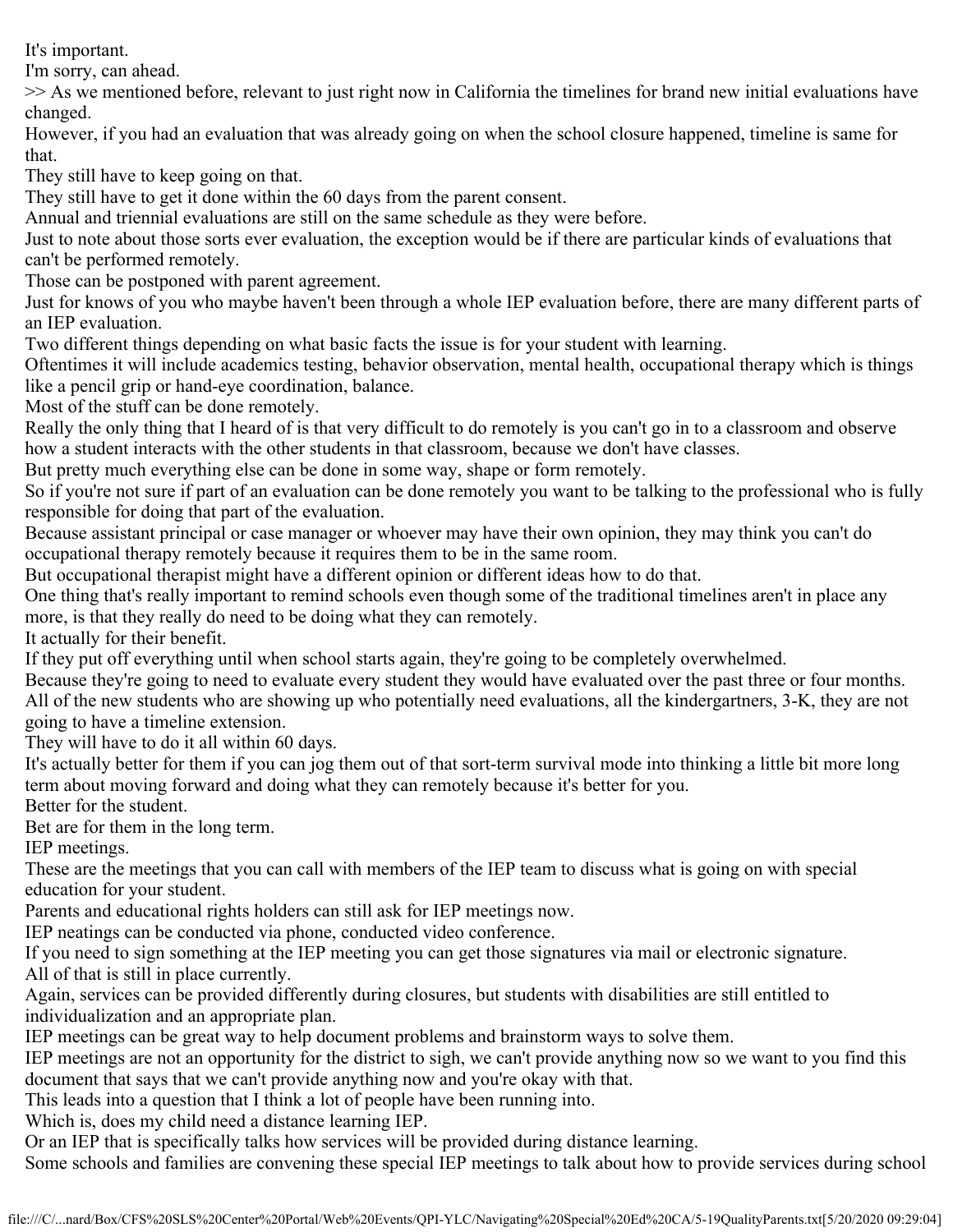closures.

Schools are not required to have these IEP meetings to discuss distance learning but you have a right to call an IEP if you think it's necessary.

There are some reasons that you might want to call one.

If the services that your student needs to succeed via distance learning are super different you're going to need to get the whole group together to talk and brainstorm and think of what to do anyway.

Might as well do that formally in an IEP meeting.

If you have had issues getting services, you try to contact your teacher, providers, no one is responding to you.

School isn't make -- is making a lot of promises but not keeping any of the promises.

You want to have IEP meeting so that you can pull everyone together and hold everyone accountable the IEP is a legal process where there are accountability measures if people are not showing up or responding.

The other reason you might want to distance learning IEP if your student is moving.

They are not thinking because everyone -- everyone is staying in the same school.

That's not true.

Particularly for foster youth if your student is moving between schools you do need to have an IEP meeting.

The reason that you might want to be cautious about a distance learning IEP is that this as I said in the previous slide, some school districts are trying to use this as an opportunity to get families to waive their special education rights. Say well, everything is hard right now.

We don't have to provide anything.

Sign this document that says that we don't have to do that.

That is not appropriate.

We don't want that.

If you're in the situation where someone mailed you a document said, this is young person's distance learning IEP and you should sign it it says how we're going to be providing services right now, you should think twice before you sign that and look at it really carefully and also they should be happening in a meeting, they shouldn't be mailing you distance learning IEP.

Just remember that an IEP is a formal legal agreement.

That can be really great, because it means that what is in the IEP is enforceable if the district doesn't provide it, then you can go to a higher authority and say, the district didn't do what it was supposed to do you can enforce that. On the flip side it's a formal legal agreement.

If you sign something that says, I waive all of my rights, there are ways to challenge that but becomes lot harder once you signed the document that says, I'm fine with whatever the district says.

If you do decide to have a distance learning IEP, make sure that you put in writing that you are consenting to the plan temporarily.

There's some recommended language on the slide I'm not going to read it all.

But basically a way that you could write on the IEP to say, I want this to be a temporary thing as soon as tool starts back we're going back to the normal IEP and I'm not waiving my rights.

Now we're in our first Q&A block.

>> Great.

We just have couple of questions.

I would sum them up.

It's great to say we have a right to something.

But what -- does that really mean anything?

So, for example, if you have requested a test and the school agreed to do testing, by which I mean assessment.

But they stopped and said, we're not going to do any further testing because we're doing distance learning and we are going to start again when school is in session again.

It sound to me from what you said that that is not accurate.

Is it accurate and what should they do about it.

What should the parent do about it.

>> I'll let Jasmine.

>> I'll start with the accuracy then Cheryl you can pop in with some thoughts about like next steps that would be great. That's not accurate.

If you had an ongoing evaluation, you were in the middle of the evaluation they started doing testing the normal timeline that runs for assessment is still running.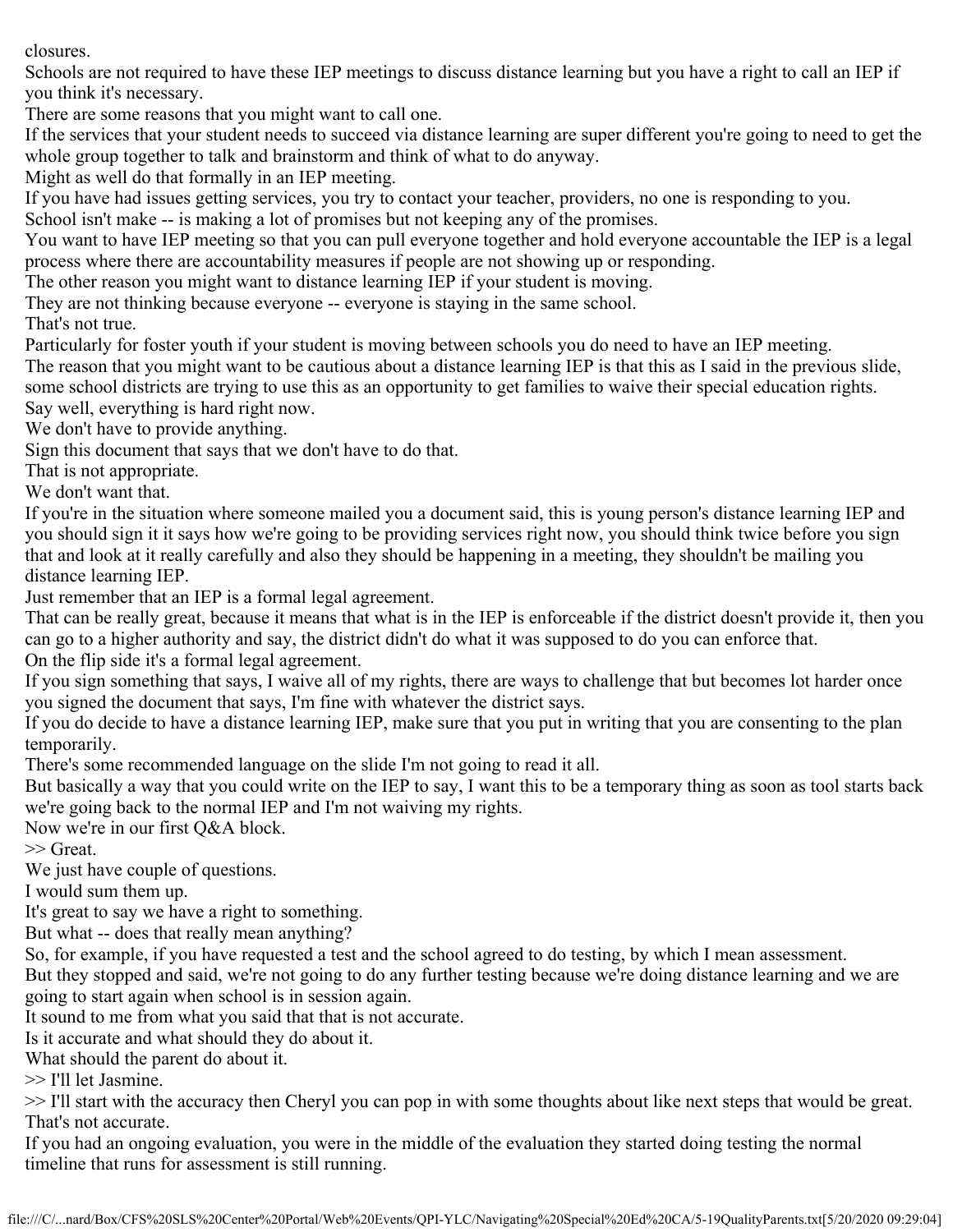That means that they have 60 calendar days from the time when you consented to the evaluations to complete that evaluation.

>> Does it mean -- when you say if it's still running if I requested it, does that start the clock running or the first assessment?

>> It's when you consented to it, when the clock starts on that.

Now parents and districts can agree to extend things.

So if you had a conversation with them or you signed something that said, yes, it's fine.

We'll wait for forever.

Or whenever we think is right then that becomes a little bit harder to navigate.

But the general rule is that assessments have to be completed in the same timeline as they would have been normally.

I will note there was a lot of confusion about this initially when they first made the rule change.

Some school districts thought the rule was that they got to hit pause on everything.

Most of them hopefully know now that that is not the rule but sounds like this particular school district may not realize that.

>> I would add to that because I think -- Carole, thank you, because you summarized it very well.

There's a second part to that question.

Which is, okay, everything Jasmine just said is completely true and they still didn't do it.

And that's why in the second part of this presentation we're going to talk about this thing called compensatory education. First of all there still are things parents can do even during the pandemic, courts are still open, hearings can still happen. There are things you can do when district is not doing what it's supposed to be doing.

But there's also going to be a lot of these situations when schools do start to reopen where we're going to have to work together to make the needs of our foster youth a particularly vulnerable population.

Have to make their needs aware to the district in terms of how their failure to do what they were legally required to do actually hurt the students.

We're going to talk more about that in the second part of the presentation.

>> Just in terms much immediate problem solving.

We can't give legal advice to people who are not our clients.

But generally speaking you can communicate with the district and let them know that you know what the rule is.

Then if they don't respond to that you can reach out to one of the parent resource centers to have them talk through your options with you.

They might be able to help with writing a formal letter or prefer refer to you a legal provider if that is necessary. There are legal providers who do pro bono work, free work to help students with disabilities, particularly foster youth or juvenile justice involved youth navigate special education system if the district is refusing to meet its obligation.

>> I think examples are helpful for me.

Give you the example of a situation like this.

You have a foster youth.

You're caring for.

You see their mental health needs were very significant before this even happened.

So you've already asked them, maybe has an IEP but I see they might need more mental health support in order to be successful at school.

Maybe the district agreed to do that and you signed consent, sent it back in writing.

Which is when district starts timeline when they got it back.

Then all hell broke loose with the pandemic.

What do you do then?

I think in this situation what many parents are telling us is, now my students need are even greater because they aren't getting the counseling that they were getting before.

We're seeing this is having a bigger impact on post traumatic stress disorder, on anxiety, pressure, not socializing. You documenting that, here is why I'm concerned.

Here is what I'm seeing.

I live with this child.

I know this child.

There's been an impact so important because lot of the resolutions are going to depend on whether there's actual data or evidence that support how the child was harmed by these failures of the school district.

>> The second question is related.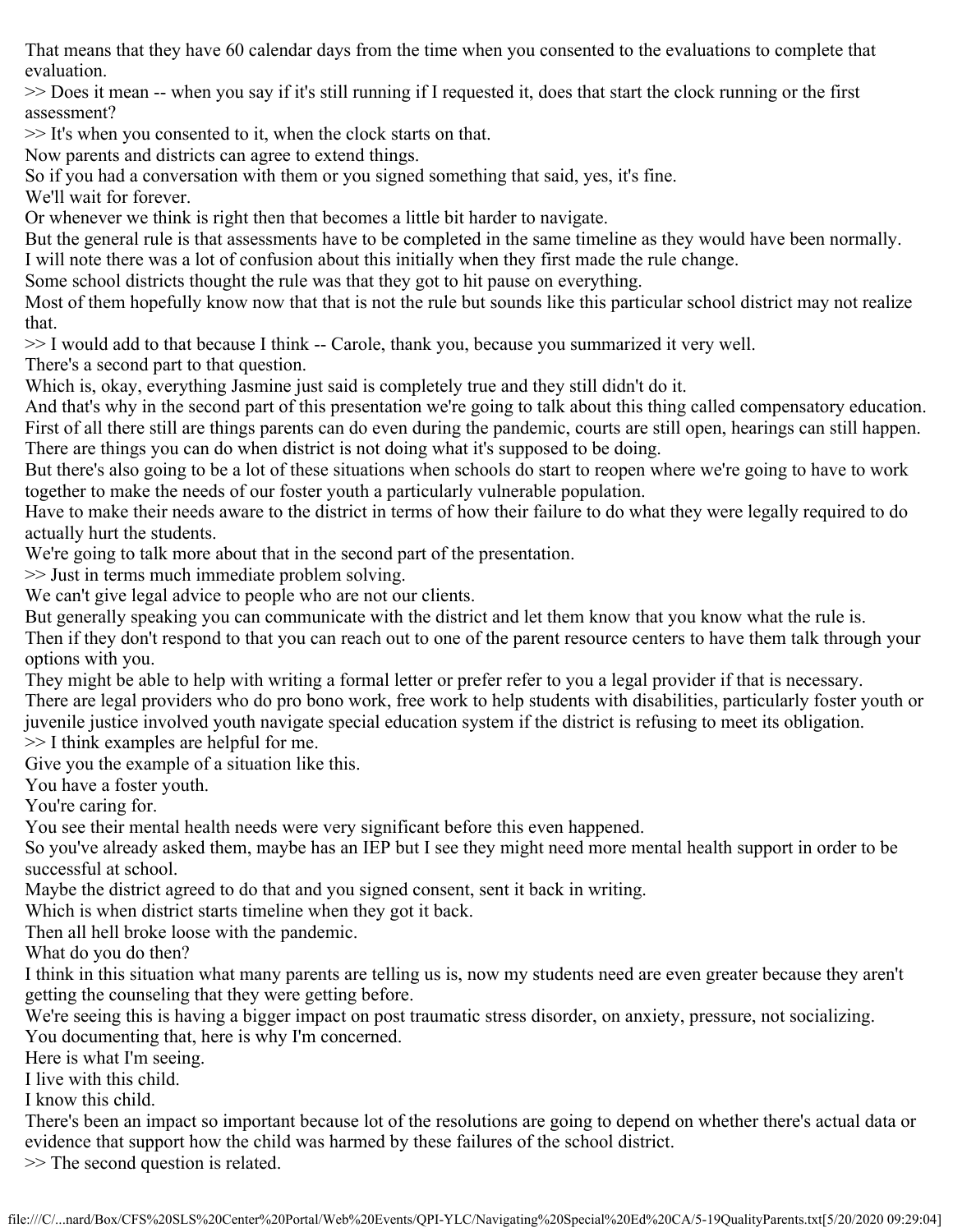Very similar.

Except that the IEP has been -- all the tests are not yet complete.

The student is getting some teacher time.

Something that possibly the -- they are not responding at all to the parent.

About why nothing is happening, about when anything is going to happen.

So suggestions about this.

When you just aren't getting -- we'll do it later.

Second one is, nobody responds.

In this case the assistant principle tall.

Should they go to the next level of the principal.

Should they go to the advocacy community that you suggested.

What would you do if you were in this situation?

>> I'll start and let Jasmine.

Faced with that choice of doing nothing and doing something, I say do something.

Document your concerns.

Communication is the name of the game here.

When go radio silent, a lot of us have been incredibly understanding about the fact first few weeks of this were just unknown territory.

And everybody was trying to figure it out.

Everybody was at home.

People were sick.

There was lots going on.

Now we're coming out the other side of that.

There's no reason for someone not to respond to a communication.

If they don't you have to do what Jasmine talked about at the beginning.

You have to go up the chain of command and get to the right person.

And sometimes we always want people to try to resolve things at the local level with school first, district second.

If that doesn't work you can call your parent training information center.

You can reach out for legal assistance and understand how to get the attention of the special education administrator or even superintendent for the districts about the fact that you're being essentially silenced.

Your trying to use your rights under very important law.

You're not being heard or responded to in any way.

Jasmine, what do you want to add?

>> I would just echo that.

I think that you could try contacting directly the director of special ed for the district.

There's also the special education local plan area.

That's a layer above the school district they work with multiple school districts to try to make sure that special education services are available to everyone.

>> A lot of times there's a bad actor at a particular school, there is people above that who actually do want the system to work.

Both because they care and because they know that it makes them reliable.

Makes them reliable if they don't do the basic things that they are required to do in a law that is very clear like finishing assessments within 60 calendar days.

That is potentially an option going there and seeing if you can get attention.

Then I think going to the advocacy community.

Either order depending where you are and where you're feeling and what your capacity is.

I think would be appropriate.

>> To make up for this can you call an IEP meeting in the summer months, for example? Since we haven't --

>> IEP meetings typically do not happen over the summer because the sort of timelines for calling meetings. Are usually pulled for summer breaks.

That means we're supposed to do something within 15 days, you asked five days before school closed that you wait over summer then respond after that break.

One thing I will say here is that everything is very important, not clear when school is going to reopen.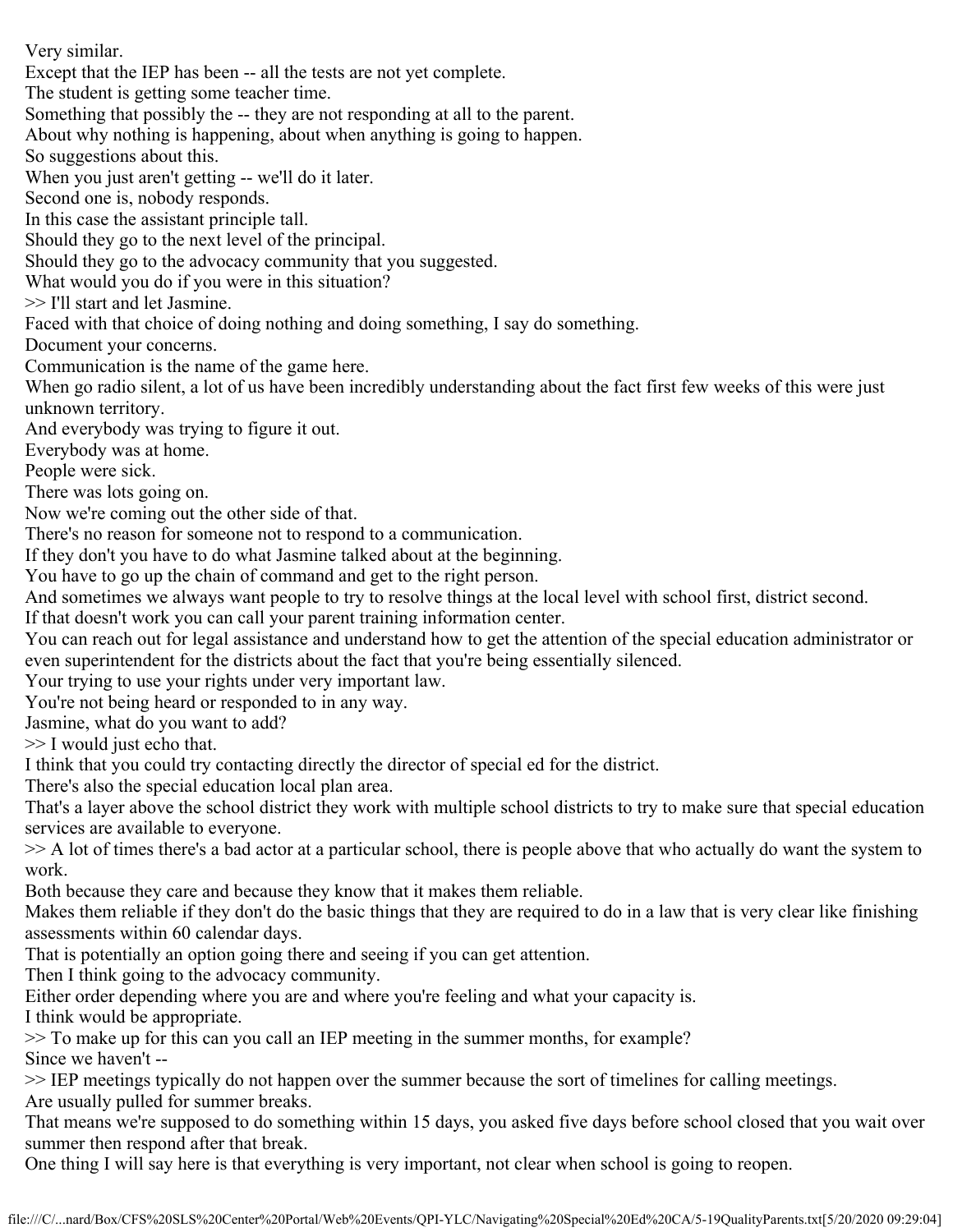Governor has put some money in the May revision budget to allow schools to offer some programming over the summer.

It's not really clear what districts are going to do with that.

Or every district going to do that.

There's this idea floating out there that students may be receiving some sort of services over the summer.

Students who are the top of that list are special education students.

I think it's -- with special ed stuff there's all stuff that is legally required, right?

Then there's stuff that people do because they want to work together and because they care about a student.

Even if it's not legally required, but they respond to you within two weeks or et cetera.

They can still meet with you.

If they care about your student.

If you have a compelling reason that you need to meet over the summer, those are all things that they can do. Maybe not able to sue them for not doing it if that makes sense.

 $>>$  Yeah, that was -- very much what I was going to say.

I took a call yesterday from a parent with exactly this issue.

It was simply this.

This may apply to some of you.

Their child has an IEP that includes four weeks of what's called extended school year.

So because of that child's disability, they really need help in the summer, too.

A lot of students with disabilities, not all of them.

Again if you don't know what is in your child's IEP, call your patient training information center or e-mail us we have link in the resources for to you find out who that is in every state and territory in the United States.

Then understand what is in the IEP.

In this parent's case she knew that her son was supposed to have this four weeks of half a day every day of summer school.

She already sees that he can't benefit from distance learning.

So she said I understand that distance learning plan is going to be used for the summer services, too.

That means my student is not going to be able to benefit.

We had exactly the conversation Jasmine just discussed.

Which is, there aren't really 30 days left, which is you are -- they're supposed to respond hold a meeting within 30 days from the time that a parent requests a meeting.

You can do that any time just to check in with your team.

As Jasmine pointed out typically any break for more than five days, especially summers, the timeline stops.

We talked about how she could write a compelling letter about what she's dealing with, how much she is struggling, how she's trying to work from home herself.

Really make individualized -- also her own unique situation as parent right now because we've all become teachers. I have a 14-year-old here, it's not easy.

In that case, she just reached out as human being to the special ed director say, normally timeline wouldn't be in play, extended school year is going to start on June 15th my child is going to be blocked from participating because we haven't solved this problem, can we please meet.

The director was very responsive.

I think it's time for us to really -- we always like to say at DREDF be hard on the issues and soft on the people.

People are dealing with a lot right now.

Issues are the issues.

These children are particularly vulnerable if you're going to go the extra mile for anybody how about these kids. >> Speaking of time.

We're not going to have time to complete if we do any more questions.

I have one quick one which is -- does this apply to children who are in private school?

>> The exception -- I don't have the information to know whether or not the student is in a nonpublic school.

If your student is in a nonpublic school which is like a special certified, it's not the same as private school even though it's nonpublic and nonpublic would be the same thing.

If your child is in nonpublic school where tuition is being paid for by the school district or by whoever.

That is special ed placement all of the stuff applies.

But like a parochial school like if at religious school, an independent school, those schools are not required to abide by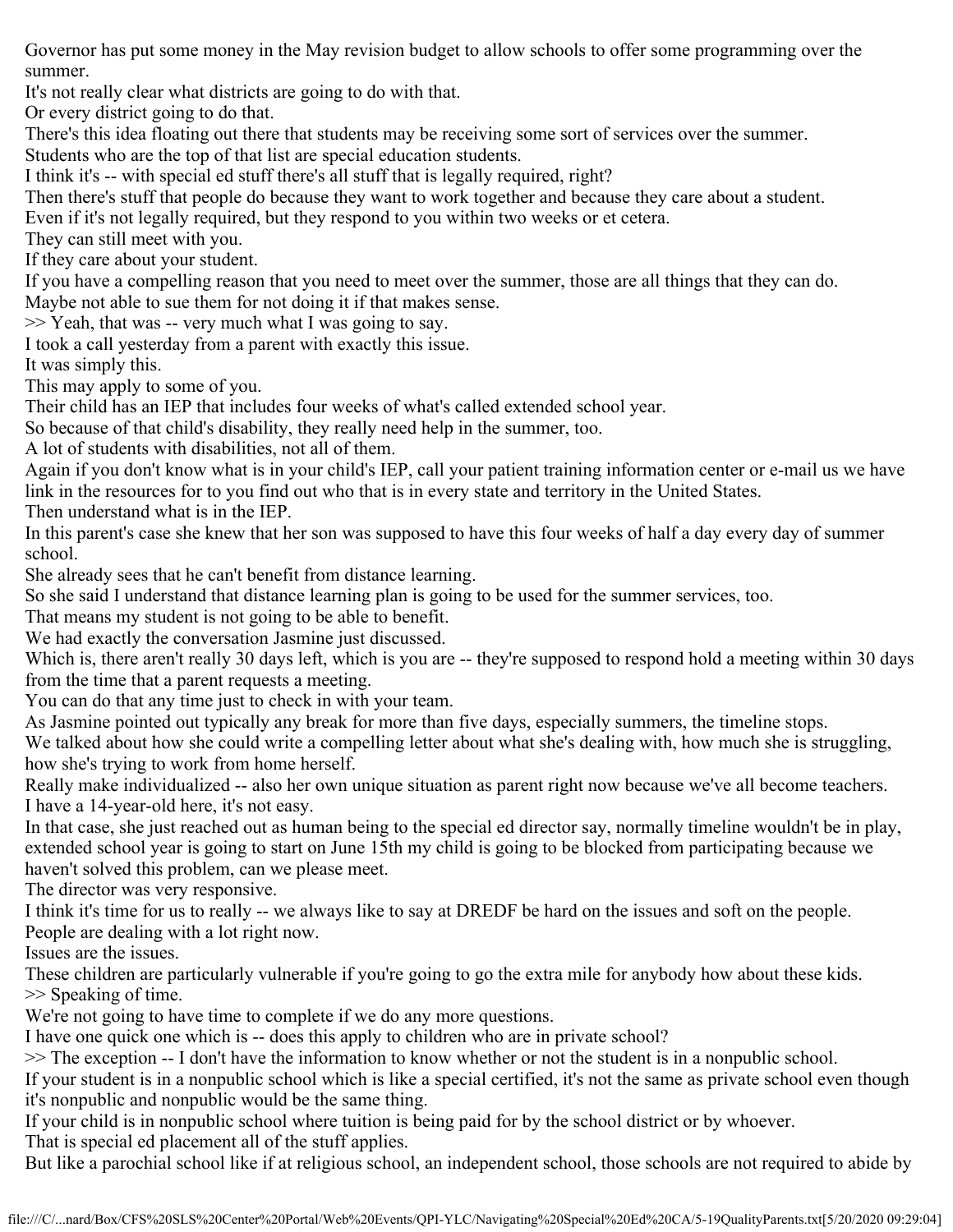the IDEA.

>> Let's continue, because it's already -- 12:56.

I have allowed this to go too long.

Let's continue.

It was very interesting, though.

>> Services.

I think this is a bit that a lot of you are probably really struggling with right now.

Students are still entitled to receive the services they need in order to have a free and appropriate public education and work towards their IEP goals.

When you're talking about what services your child needs with the school district and what the teacher or whoever it is that you're discussing with this, you want to focus on goals.

This may seem counterintuitive because your instincts, school's instincts will be to look at the service minutes that they give to your child normally.

And to say, okay, we're just going to do that but it's going to be on video.

That is probably not going to result in equal benefit to your student.

Because most students don't have the attention span to sit for eight hours a day in front of a computer and watch someone talk to them.

Special education services are always supposed to be individual lied but in practice schools sometimes rely on a menu of options, your young person as autism that means they get social skills for this many minutes this is what we do for someone who has this kind of disability.

We don't have the menu any more.

Everything is off the menu.

You want to focus on the specific services that are going to help your child meet their goals.

Again, if your child has a math goal where they need to be learning how to do a particular kind of, for instance, long division.

You want to think, okay, is there some sort of app service or like a game that they can help them do that for ten minutes a day.

Could they do consultation time with the teacher.

Do they work really well independently would they prefer to have packet that they practice then talk to the teacher for 15 minutes afterwards.

Or would they prefer to have the teacher work with them step by step through the problem.

These are all individualized things that could be different for your student, but you want to focus on what is going to help your child meet a goal not on replicating the exact kind of service they had.

Flexibility is key.

Schools are allowed to provide services in the home or in nontraditional environments, for instance like a park.

I think as our state starts to open up a little bit more and smaller gatherings start to be permitted.

That might be an appealing solution.

For some families to either meet in the home or somewhere outside the home out of doors where the risk of transmission is lower.

Schools can provide collaboration and coaching services to families.

It doesn't only have to be that the teacher and student meet and they teach and learn together.

It can be that the teacher provides the parent with some information to help the parent facilitate reading or phonics or things like that.

It can be more than just teacher services.

Providers may be able to meet outside of school hours.

Some providers might prefer to meet later in the day if they also have a student who is in school that they're trying to work with.

So it's always better to ask than to just assume it's not possible because some providers may have more flexibility now than they did before.

This is a grid of services and support.

It's not comprehensive.

There are lot of different things that you can do that might not be in here.

We wanted to give you something that helps you sort of think about what the possibilities might be.

So you can mix and match between remote and in-person or in-person socially distanced type services.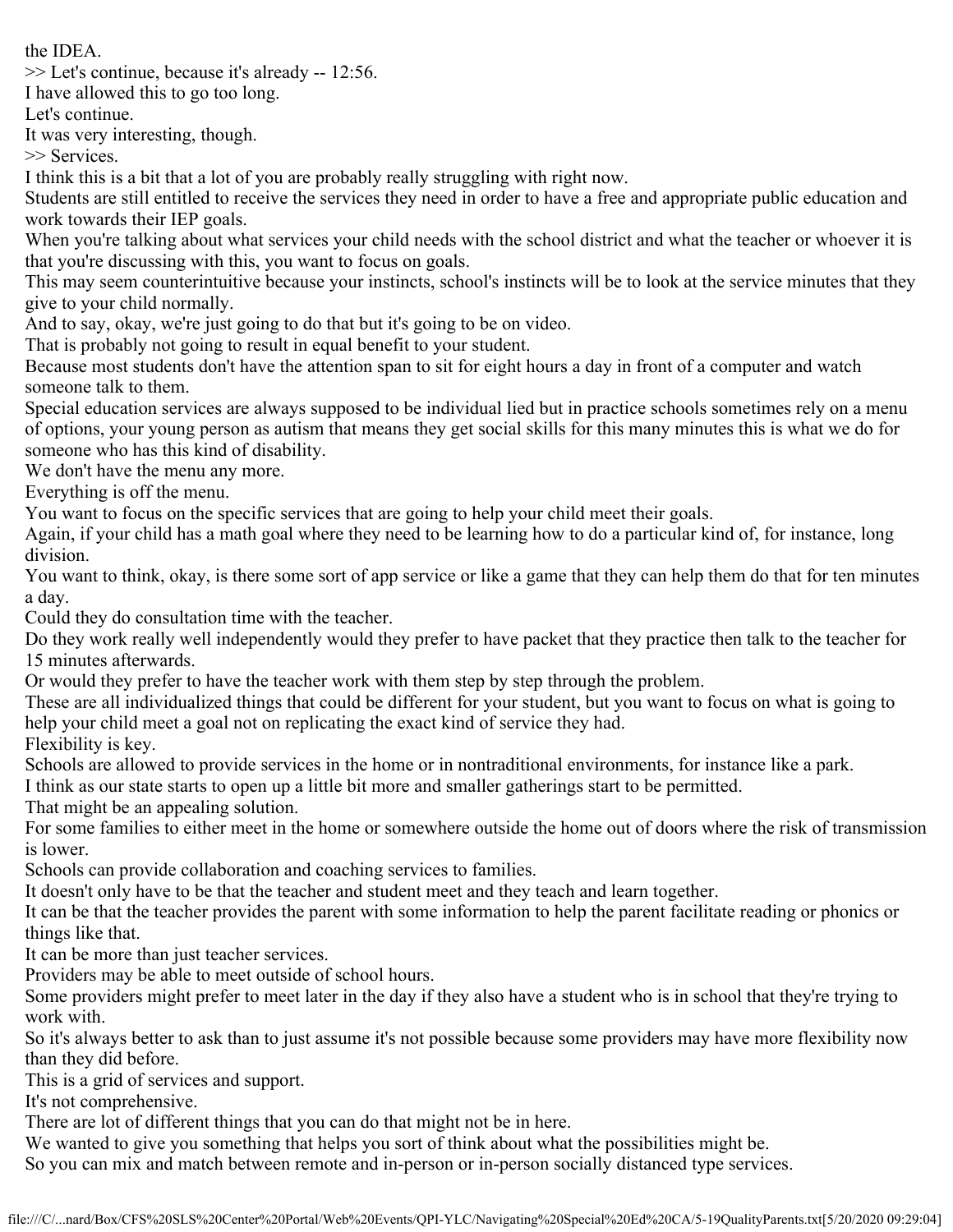Then also mix and match between one and one instruction, a caregiver teacher collaboration which could include foster parents.

Group instruction or prerecorded not simultaneous instruction.

Cheryl, did you want to talk a little bit about this?

>> See what I said about technology?

No, I just wanted to second what you said which is first we talk about what the student's needs are, what their challenges are, never forget also mention what your student's strengths are because we always want to have our youth focus on their strengths not just what they can't do.

For example, if the student does really well in relationships because that's what works for them then there's new provider providing some distance like telemedicine support for counseling.

Then what you might want to say is turn around the challenge and say, strength of this child is that they really benefit and do well in in-person meetings is there a way to do some introductory sections for telemedicine before you start treating them.

Is there way to have them meet even just -- that existence in some way you start with the need.

You think about the student's strengths then you think about what might work.

Jasmine said it beautifully at the beginning of this presentation.

This is about if all bets are off.

In some ways the power is proposing a solution here is that if it makes sense logistically, that's great.

I do want to make sure that I say, because I know we have so many kinship care providers, many of us are not super young, super young.

For lot of us, issues about exposures ourselves or family members who might be more vulnerable is something you should feel free to raise.

The school may start to partially reopen.

You may say I'm not willing to participate in this activity because I'm worried that I have other medically fragile kids here in my compare.

Or I of a medical vulnerabilities where I'm caring for myself for my parent and so on.

Don't forget to raise those things.

>> So returning to school.

At some point it will happen but no one knows exactly when.

Like I mentioned earlier, it could happen over the summer in some way, shape or form.

It could be that we go back to school and then we decide not to go back to school depending on what happens.

No one really knows what can happen.

What is going to happen and because of that, you don't want to wait.

You don't want to wait to ask for things until it's all settled.

The school district may be in a little bit of place where they're like, okay, we want to wait until everything makes sense and is normal again.

But we don't know when that is.

You don't have to wait for school to open to ask for things that your child needs.

One thing I wanted to mention with regard to legal framework of all of this, is that the legal framework is really a baseline.

Schools can do more than what -- baseline they may not always be happy to do it.

But it's not that you can -- law says that you can only have a meeting during the school year.

The law says, if you ask for a meeting during the school year they have to respond to you within 30 days.

But doesn't say, it is not lawful to have meeting over the summer.

Think of that as a baseline and not as sort of the ceiling of what you might be entitled to.

Like I said earlier it's better for everyone if school continues to meet their special education obligations during this time because they're going to be overwhelmed.

If they put everything off until when schools are open.

I do want to note that it's possible that some of the law around this might change as this goes on further and further.

I would be surprised, for instance, if the state of California said that actually you don't have to do initial evaluations for like a year.

That would be a very long time.

SB117 was emergency.

The excuse that it's hard to implement distance learning doesn't work as well when we're in month 12 of distance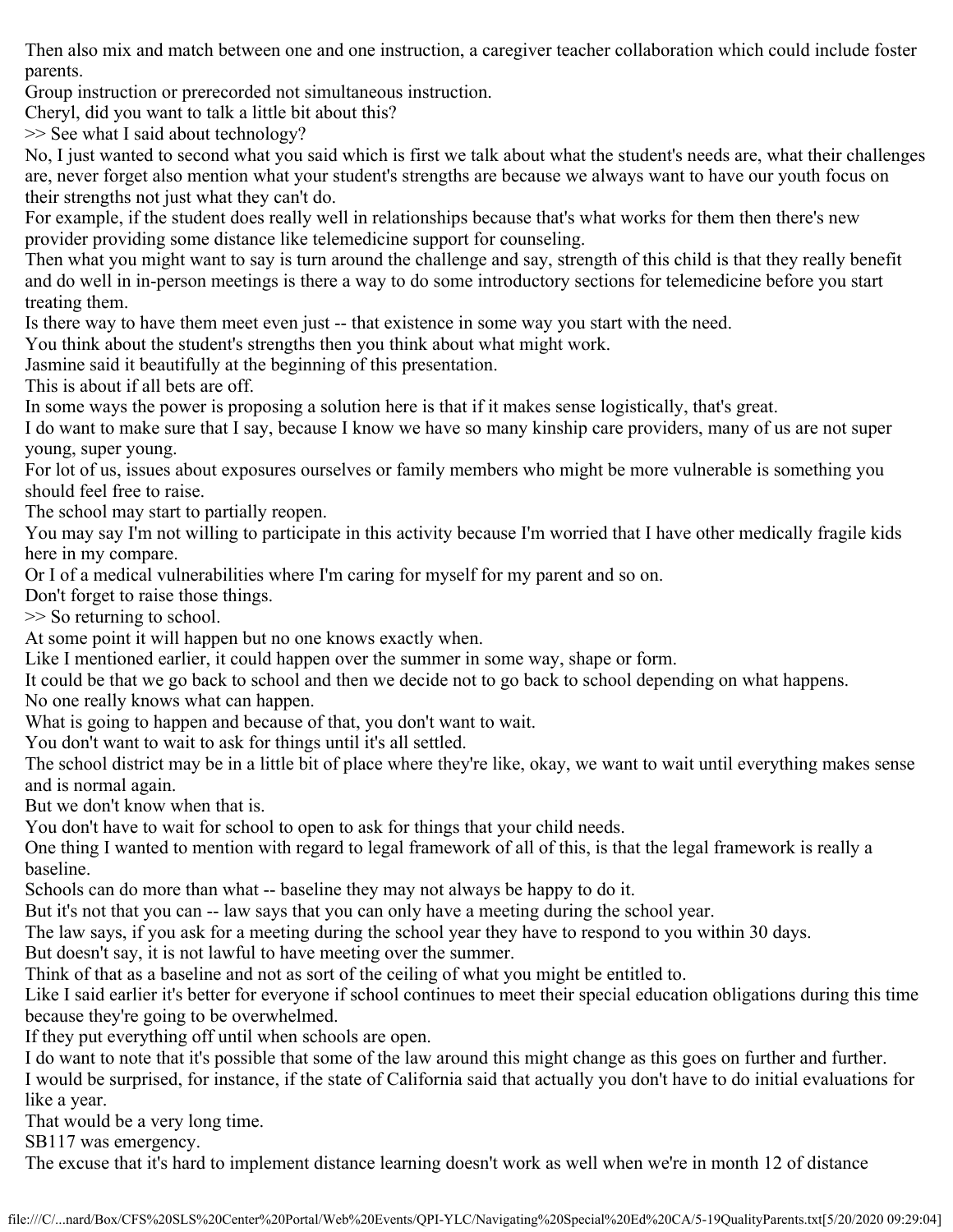learning as it did in week two or three.

There might be changes in what happens there.

Schools will get better at figuring out how to provide services.

Another concern for schools also for families is just regression, which is word we use to refer to when students had a higher level of skills and functioning then they lost some of the skills because of inability to engage with their education.

That could be academic skills, it could also be behavior, mental health, practical skills or communication.

Then we also want to talk a little bit about compensatory education which will have its own couple much slides. Cheryl had this wonderful tip which is that you can request in writing an IEP meeting the week before schools reopen to provide the team with your input or data about progress for problems that have happened and to create a school reintegration plan.

I don't know if you wanted to add anything.

>> Just to say it's not necessarily -- I could have worded it bitter.

Not request the week beforeu you can request it now, you can say in preparation in schools reopening one of the things that Carole reminded us of yesterday when we were planning for this presentation, is that because these are highly mobile children, anything that you do now that could follow that child is such a service to them.

The IEP follows them everywhere they go to every state, to every new district.

This is a child who struggles a lot with transition for whom reintegrating back to school may be hard.

So I want to ask for meeting that we can schedule now for week before schools reopen, whatever that looks like. So that we can put our heads together to think about maybe come back an hour a day at first.

Maybe need to be first one served, different services right away maybe keep them at home a little longer because they need things to be settled and clear have all their daily schedule and everything very, very outlined before they go back. Don't hesitate to do that.

It's a reasonable request.

>> So compensatory education.

Cheryl mentioned this a little while back.

The concept of compensatory education is that when a school fails to provide a student with a free and appropriate public education, it can make up for that lack of education or that mistake by providing compensatory services.

The purpose of that compensatory education is to place student in the position they would have been if the school had provided appropriate educational services.

Ever since the school closures and distance learning happened there's been lot of talk within education community and advocacy community about compensatory education for special ed students.

School districts are largely aware that they're going to be some expectations about compensatory education services when students return to school due to the disruption caused by the pandemic.

But there's not a lot of clarity at this point about what exactly that is going to look like.

Because it hasn't happened yet.

Everyone is still kind of operating on the trend to roll out distance education framework.

You shouldn't assume that a school district is going to be really proactive about offering compensatory education. Some might be more pro-active than others.

You shouldn't assume that they're going to call a meeting say, well, these are all the things that we're going to give you because of school closure.

As we mentioned before, if you have difficulty around this, you ask for services, you can contact your parent training and information center to understand your options or seek legal advice.

I did want to note that schools -- there is some talk that schools might come up with some sort of formula that they will use to calculate what they're going to do as compensatory education.

If that is what they wanted to do as starting point that's fine, but really compensatory education is supposed to be individualized.

If after all of this school says we're going to give you this many hours of math, this many hours of reading and social skills you've noticed that actually your child is doing okay with math and reading but they need lot of extra help in social skills.

You can ask for something different than what they offer.

Just be aware that some places might say, okay, these are the offers that we're making to everyone.

That there is still room to negotiate within those offers.

Relatedly, again, services are supposed to be individualized.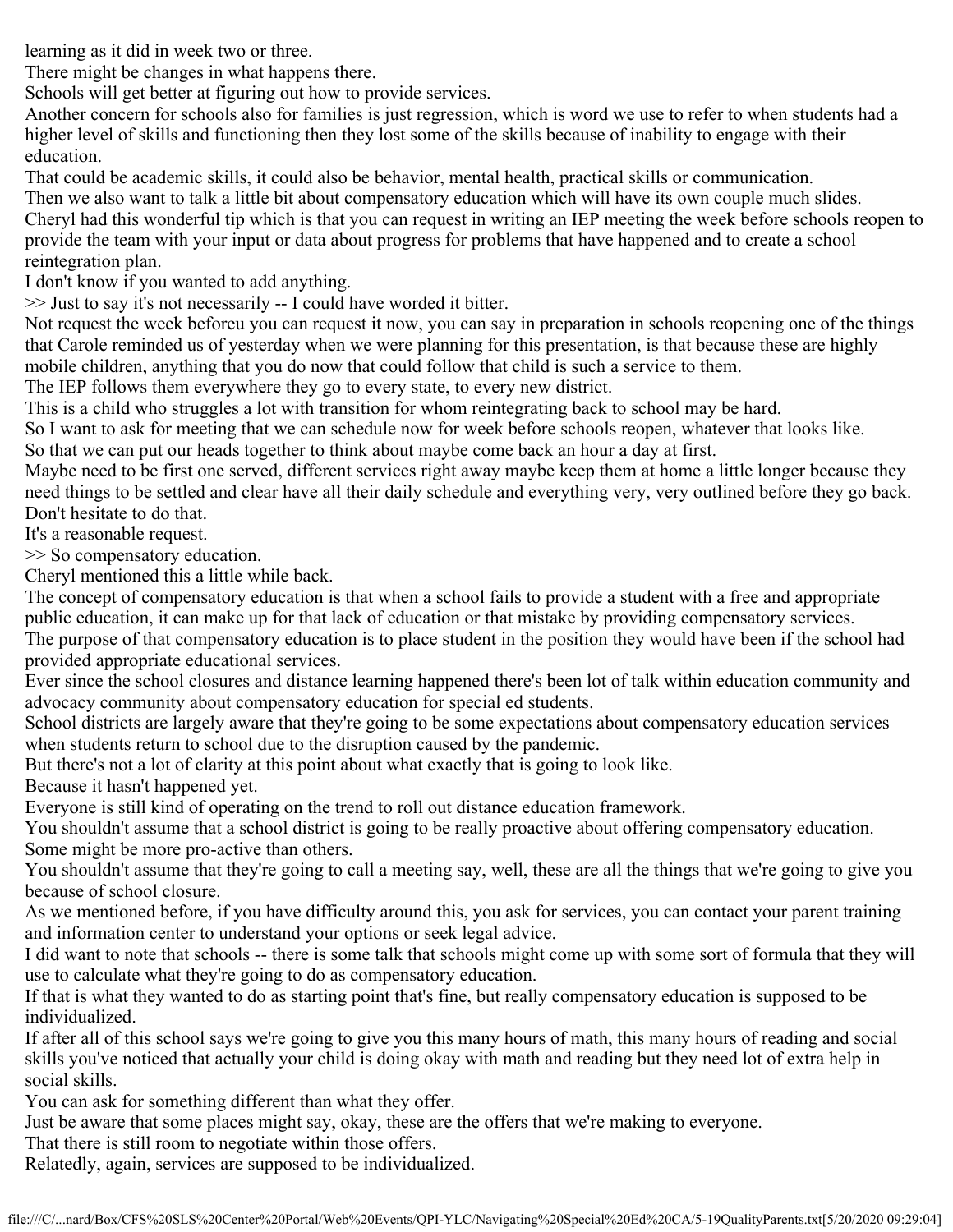It's not based on replacing services minute for minute for lot of students that he may not actually want that because if we're talking about multiple months of missed school, trying to figure out the time to redo all of that. Might end up being a burden on a student who is now trying to go to after-school services for two hours to get

additional education.

That might not be it can be provided outside of normal school hours over break.

When school services are provided over the summer break, sometimes those are referred to as extended school year services or ESY.

You can use flexible and createdtive solutions to meet student needs.

For instance I had a client who comp ed claim, so what the district ended up doing was actually paying for couple of weeks for him to go to summer camp it wasn't like a special ed summer camp, an opportunity for him to interact with same age and younger peers, practice social skills, in an environment that he really loved.

He loved going to summer camp.

His favorite thing in the world.

The school district was like, okay, we should have given a little more social skills instruction during the year, we didn't. What we'll do is have what this child to have this experience that they really want that will also help them towards meeting their goal of improving their social skills.

In terms of how you can get these services, you want to call an IEP to discuss it.

Education rights has right to audio record an IEP.

This might be good meeting to record in case you need help from a lawyer or parent advocate later on.

You want to provide documentation which Cheryl will talk about on the next slide.

You want to focus again on goals like we said throughout this presentation, focus on the goals instead of focusing in on service minutes.

Again, you want to be one to propose solutions.

The parent in the case I was talking about before knew her son really loves that camp, loves going to it, got a lot out of it.

Seemed like it was really helping him with social skills.

She proposed why don't we do this.

District was like, okay, we can do that.

You have that information about your child and what they like to do.

What makes them happy and what also helps them learn and grow.

You can propose solutions you are more likely to get something good out of it.

Also relieves the stress burden on the school.

The school again is overwhelmed trying to think about how to do this, they're not in a place to be thinking, okay, this is what Johnny really loves to do.

They don't have the brain space to be doing that.

We'd like them to, but they don't necessarily have the space to be doing that.

If you can do that, that actually helps them.

>> Very quickly, what can all of you out there dealing with all these things at once do to help advocate for these extra services for foster youth once school reopened.

First of all you can notice, you can monitor what is happening now, knowing again -- no one but caregiver, when I talk about a caregiver I'm talking about the bio parent doing visits if that is the situation.

The current foster parent, kinship care provider, all of the above these are people who know the child well.

Also for youth over at least 16 if not sooner you can ask them, get their input and buy in.

If you see the child losing skills, not making progress, again we call the regression.

Then you want to notice it.

Then you want to document it.

So special education as we've said repeatedly, very bureaucratic system.

If it wasn't put in writing you can assume no one ever heard of it.

Especially if a child moves schools, forget it.

If it's documented in writing it's going to follow that child.

Put your concerns in writing.

And share them.

I just wanted to give you couple of quick examples.

So, one is having twice as many meltdowns when he's asked to do academic work now that he's home resulting in him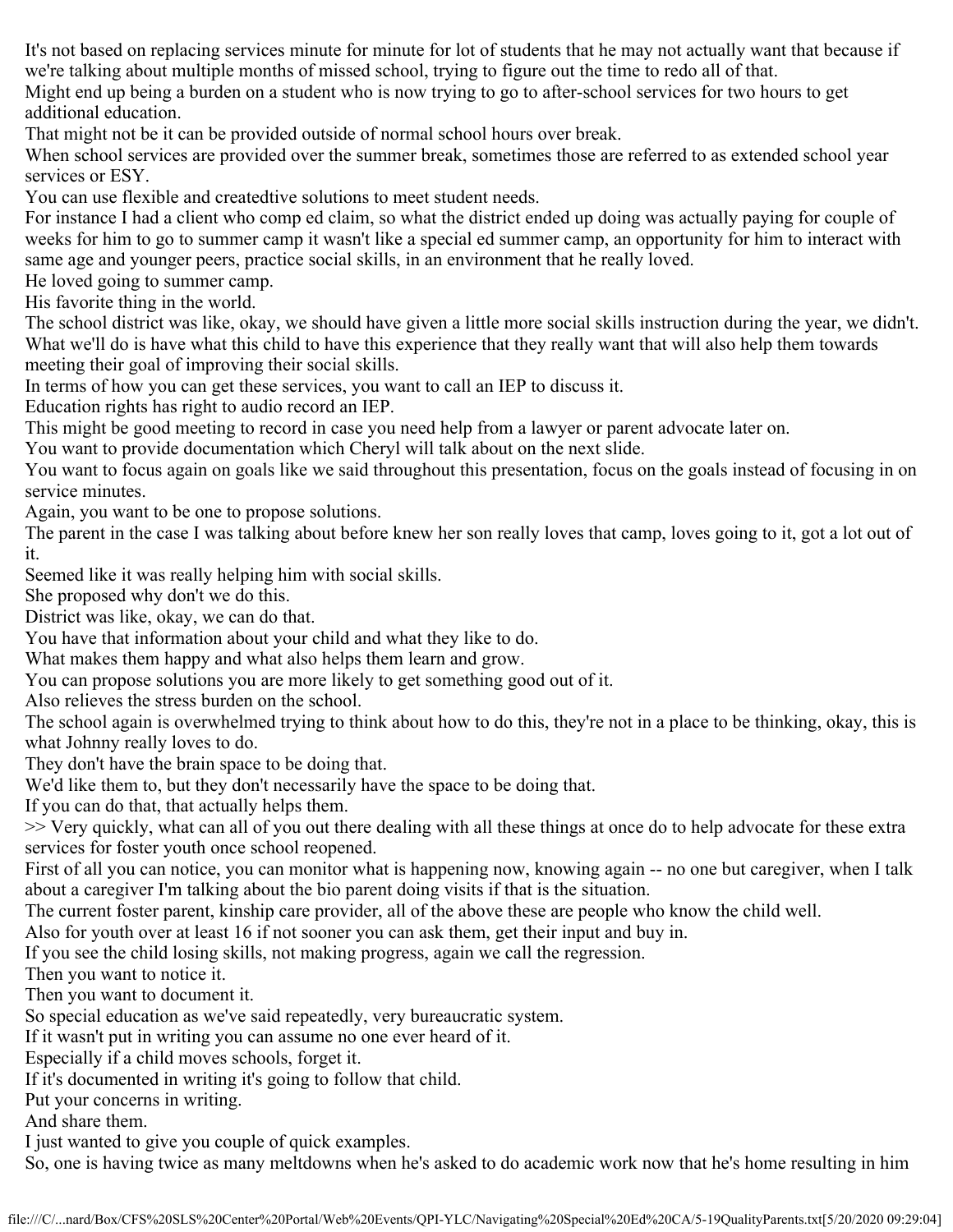not participating in any of his learning at school.

Every time it's time to come to the computer behavior that was improving has stopped improving because he's not getting services.

He's losing access to his education.

Or without a person to support in terms of machine tall health around post traumatic stress disorder, Mary is having more panic attacks can't do her work.

She has fallen apart in terms of her ability to focus because of her mental health needs not being met.

She's going to get more and more mind.

Kenya is struggling with reading but was improving with extra help at school maybe with a special class now she's not getting that or getting once a week, really not reading any more.

I think she's reading at a lower level than she was before she started.

That is where you come in.

Because no one is going to know that.

Only you have that information.

Even if you consider doing Zoom classes still do not have time to check win each individual child.

Other thing to mention often ways to get same kind of information about what your education concerns are to the courts and to the child welfare workers and social workers who need to have it, too.

They often become allies in getting these services and they may want to be involved in some of this.

So you can use in California you have caregiver's affidavit but whatever to get this information, documented for court purposes as well.

>> I'll just add that nothing moves school district like really angry juvenile court judge.

>> Amen to that.

>> We've covered I think most of this content.

Returning to school, just try to document to the best of your ability what is going on.

If you can't do daily log, that's fine.

We know that you guys are really busy.

But if you can keep some sort of notes somewhere about what's going on with school that can be really helpful later on when we're talking about compensatory ed services and thinking about what it is that your child needs to be successful. Once the school reopens you and your IEP team should absolutely have a meeting or maybe before that if you can get them to agree to it like Cheryl said the week before school opens.

You want to discuss your child's present level of performance, when we were talking about special ed goals, talking about a baseline, talk about the goal where we want the child to finish and present level which is where a child is on their path in between.

You want to discuss your child's goals.

One thing I wanted to quickly note is that sometimes the goals that are written in a child's IEP aren't particularly great goals.

So usually the academic goals are okay.

They make some sort of sense.

They have some sort of -- we want Kenya to be at 80% for 80th percentile in her class for reading that is more measurable.

But a lot of times behavior goals can be very sort of nebulous, unclear, just things like we want Johnny to be on his Beth behavior three out of five days a week.

As Cheryl said, young person's IEP follows them from school to school.

If you're able to advocate to have goals that actually makes sense so something more like, when Johnny gets aggravated in class he would use these three strategies to help him calm down 50% of the time.

That is a specific goal that actually has action items that doesn't just rely on Johnny to act better.

If you can get things like that into an IEP that can be really helpful in the long term for a young person as they move from place to place.

Last thing you want to discuss services, what your child needs to bridge the gap between their present levels and their goal.

These services might be different.

Might need more services or different services than what your child was receiving school prior to the closure.

>> I would just add one more thing if you run into a barrier where the school says, we don't do that.

No, we can't do that.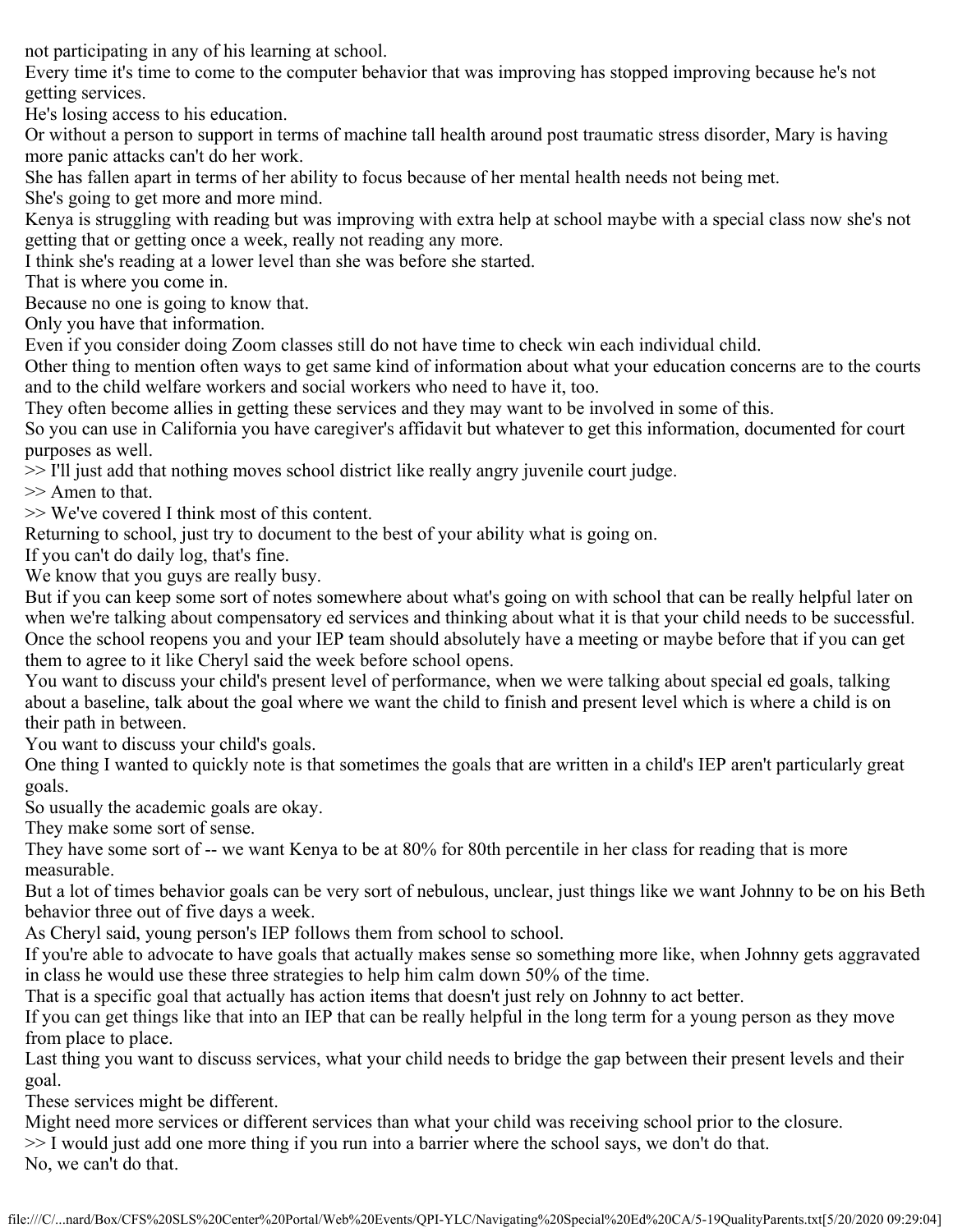Oh, I never heard of that.

The best strategy we can give you to use is to simply say, could you put in writing your legal reasons why you can't do that, please?

Then you can contact people like Jasmine and myself and find out what to do next because you have in writing what they think their legally defensible reasons for saying no are.

Some are saying know because they don't know how to do it.

Why caregiver participation is important we leave this last couple of slides and this is really what you want you to take away.

First of all, we've said it over and over again.

You know these kids.

Everybody in special education land knows that this law, the IDEA was built on the presumption that every single child has a parent advocating for them.

Lot of our kids don't.

You may be the first person in a long time whose gotten to know this child enough don't lose opportunity these kids need it so much.

It makes a difference.

Parental input helps teens focus on strengths not challenges.

You shouldn't go into a meeting, when our youth come into meetings, we do like to go into work meeting tell you things that you don't do well.

Also know that being present in attending, just because you were invited is not the same thing as knowing you are expected to meaningfully participate.

That you get a vote, that you have the right to have input or say I don't think that could work for my child. Here is why.

Again it doesn't mean you're driving the process, you're not the decision maker only but you certainly have a lot more power than I think a lot of us start out in this system understand that we have.

Including don't sign thing you don't understand.

Get help when you need it so that your child becomes someone who is made very real to the district in terms of who they are as individual.

You as an individual are seen as someone who isn't just going to sign on the dotted line without understanding. We know that kids do better when schools and homes are working together to support their learning. Next slide.

Then as Jasmine said this earlier can't emphasize enough.

When you help the school understand that something is not working for your child you're not just helping that child, you're helping the teacher.

The teacher may say I don't have enough hands.

I'd like to keep this child in general education but he really needs some help getting himself focused and started on work.

Gee, do you think an -- now the teacher can say, yes, in front of everyone.

A great idea.

Teacher may not advocate for that inside the system because it's hard and resources are scarce.

Now you put them on the spot, most cases they respond in a more positive way.

Also helping social workers, children attorneys and few fewer caregivers.

Because just like children you may be caring for today or future caregivers, also mean children being reunified.

When they come back with IEP that meets their needs, we actually preserve home placement.

I really can't emphasize that enough.

We often hear, problems at home blow up school placements because kids move around. The opposite is true.

When parents are being called for discipline issues, kids aren't making progress won't go to school, parents are being reported to the student attendance review board.

It blows up children's placement.

It's a wonderful gift to give a child in terms of preserving their placement and improving their educational opportunities, too.

Then finally we couldn't leave without saying that in addition to everything else you're doing, we also want you to know there's opportunities for you to be involved at the systems level.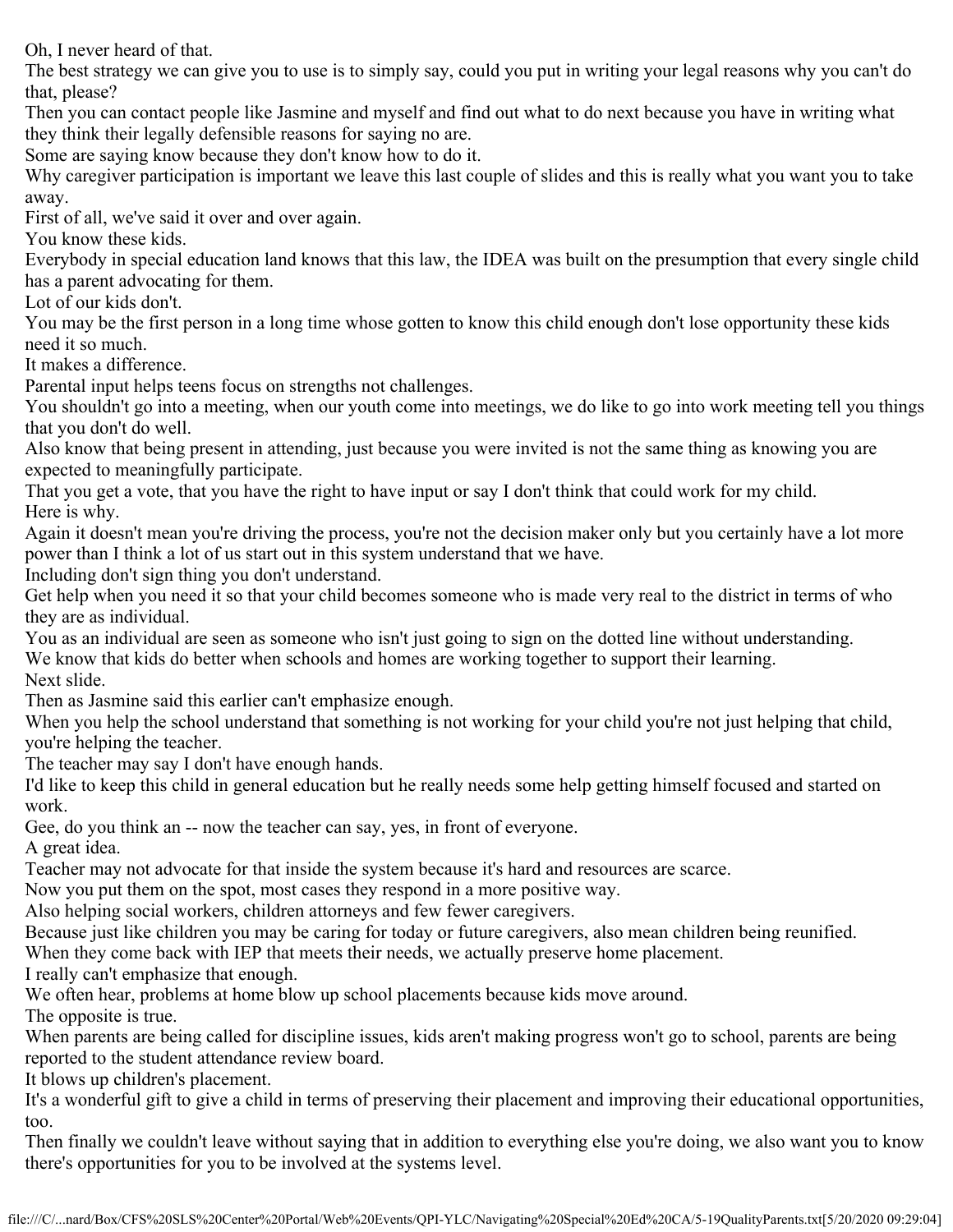It may be that you say, gee, no one in our school district ever does X, Y and Z or are concerned about what's happening around these kinds ever issues at this charter school.

Every single school is required to be part of or school district or charter school to be part of community advisory committee for special education.

That is a really important group that often gets almost no attention at all.

And that is that you -- as parent, special education teachers, professionals can be speech therapists school administrators who work together.

Often it's groups, here in California called special education and local plan area.

Different states do it differently.

Whole group of people at variety of levels of the system who come together to talk about how can we improve the system.

So please reach out to parent training information center or to your school district or charter school to find out, what is going on with the special education CAC how can I get involved there?

The key take-aways.

We've talked a lot.

We talked 'out equity, I don't think we need to talk about it any more.

All means all.

Public schools must continue to provide free and appropriate public education, FAPE.

Learn the term because when you start using it people start to think, gosh, this person understands the law a little bit. Makes a difference.

But they can do it differently right now.

Educators and parents should work together to find ways to meet student's needs flexibly through extent possible.

It's really difficult term because what does it mean?

But it also opens up possibilities.

Because you can say, here is way that it could be possible.

If online materials aren't working for your child, you can ask school to provide a different kind of access.

So equally effective alternative access to the curriculum, that's a mouthful coming out of the federal guidance, all it means is that for your child getting the materials for sensory work and some packets that help them work on their goals and consultation to the parent how to deliver it.

Get mailed or dropped off on your porch, that's fine, too.

Then don't forget, your input, your participation and your agreement if you hold education rights is still required.

If you get a blanket notice, Jasmine said this at the beginning, that says, here is what we're going to do for all students with disabilities in our district right now, please sign.

Be careful before you sign.

We're never going to tell you what you should or shouldn't but are going to tell you that a lot of problems come up, especially for foster children in youth because somebody thinks that they're just supposed to be agreeable and sign the document without raising questions because they think somehow they are being difficult about that.

It's not being difficult to advocate for these children or any child.

But for these kids in particular your advocacy really matters.

We've included some resources here.

If we have questions about anything, you can reach out to us.

I think we're running out of time.

>> We are past time.

I do want to ask one quick very specific question.

Then all the rest of the questions we will answer in FAQs which will be available with the summary of the webcast online at QPI for kids.

Just quickly, during this -- when schools are closed, during this period, where do you send all these requests for IEPs or evaluation, does it go to the school district, the school address, just really quickly if you know, if not we'll put it into the FAQ.

Is there a general rule?

>> It will vary from district to district.

Some district offices are completely closed and they're sending messages saying like, just do everything e-mail.

What you have to do is fax or mail it via snail mail.

I think the best way to do it is to do e-mail.